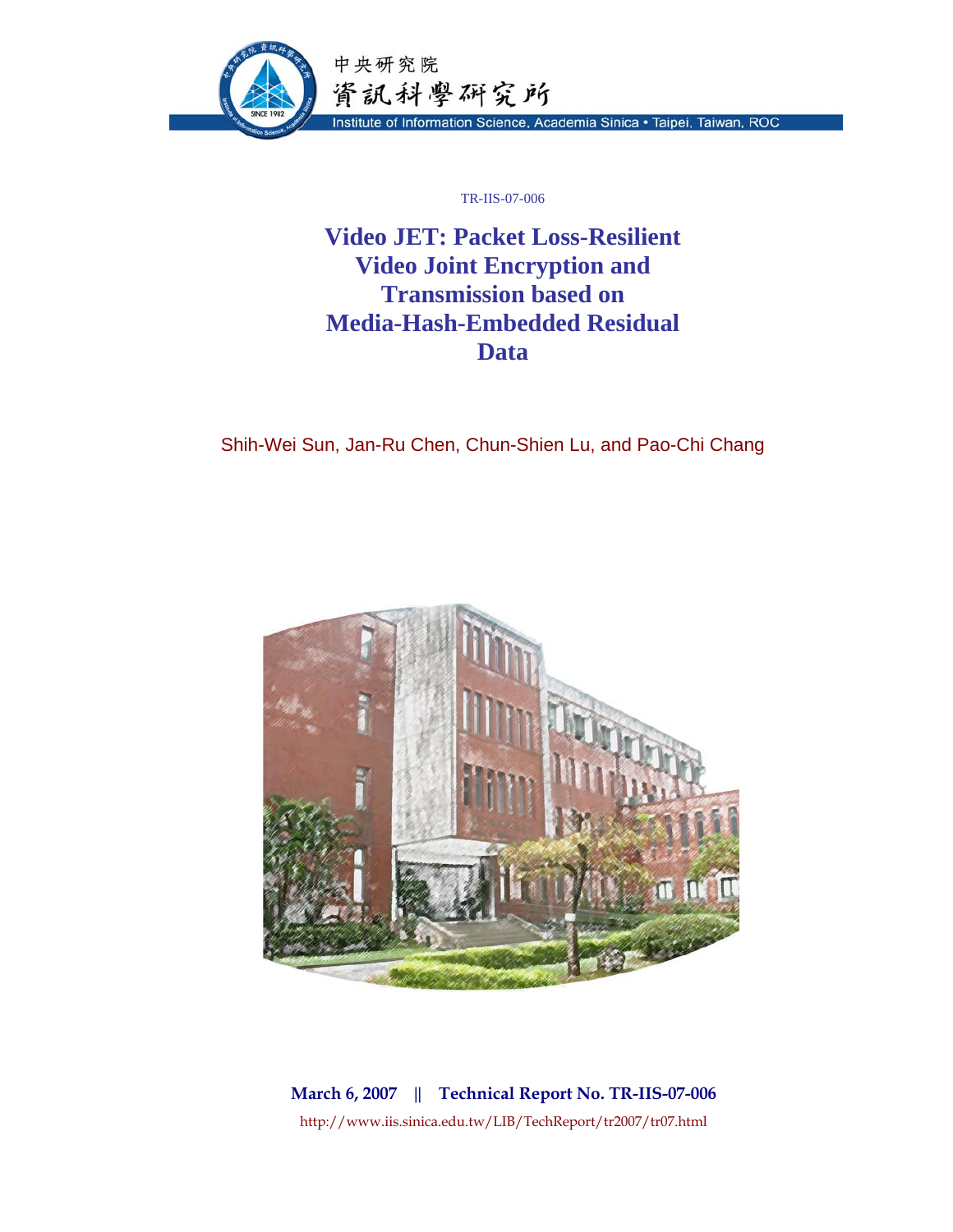# **Video JET: Packet Loss-Resilient Video Joint Encryption and Transmission based on Media-Hash-Embedded Residual Data**

Shih-Wei Sun<sup>1,2</sup>, Jan-Ru Chen<sup>1</sup>, Chun-Shien Lu<sup>1,\*</sup>, and Pao-Chi Chang<sup>3</sup>

<sup>1</sup>Institute of Information Science, Academia Sinica, Taipei, Taiwan 115, ROC

<sup>2</sup>Dept. Electrical Engineering, National Central Univ., Chung-Li, Taiwan 320, ROC

<sup>3</sup>Dept. Communication Engineering, National Central Univ., Chung-Li, Taiwan 320, ROC

### **Abstract**

Media encryption technologies actively play the first line of defense in securing the access of multimedia data. Traditional cryptographic encryption can achieve provable security but is unfortunately sensitive to a single bit error, which will cause an unreliable packet to be dropped creating packet loss. In order to achieve robust media encryption, the requirement of error resilience can be achieved with error-resilient media transmission. This study proposes a video joint encryption and transmission (video JET) scheme by exploiting media hash-embedded residual data to achieve motion estimation and compensation for recovering lost packets, while maintaining format compliance and cryptographic provable security. Interestingly, since video block hash preserves the condensed content to facilitate search of similar blocks, motion estimation is implicitly performed through robust media hash matching – which is the unique characteristic of our method. We analyze and compare the performance of resilience to (bursty) packet loss between the proposed method and forward error correction (FEC), which has been extensively employed to protect video packets over error-prone networks. The feasibility of our packet loss-resilient video JET approach is further demonstrated through experimental results.

**keywords**: (Selective) Encryption, Embedding, Error concealment, Error resilience, Media hashing, Motion estimation/compensation, Packet loss

<sup>\*</sup>Further author information: Send correspondence to Chun-Shien Lu, E-mail: lcs@iis.sinica.edu.tw, Telephone: +886 2 2788 3799 X 1513. The first two authors are Ph.D. students and contribute equally to this work. This paper was, in part, published in Proc. IS&T/SPIE: Visual Communications and Image Processing (EI127), Vol. 6077, San Jose, California, USA, 2006 [30].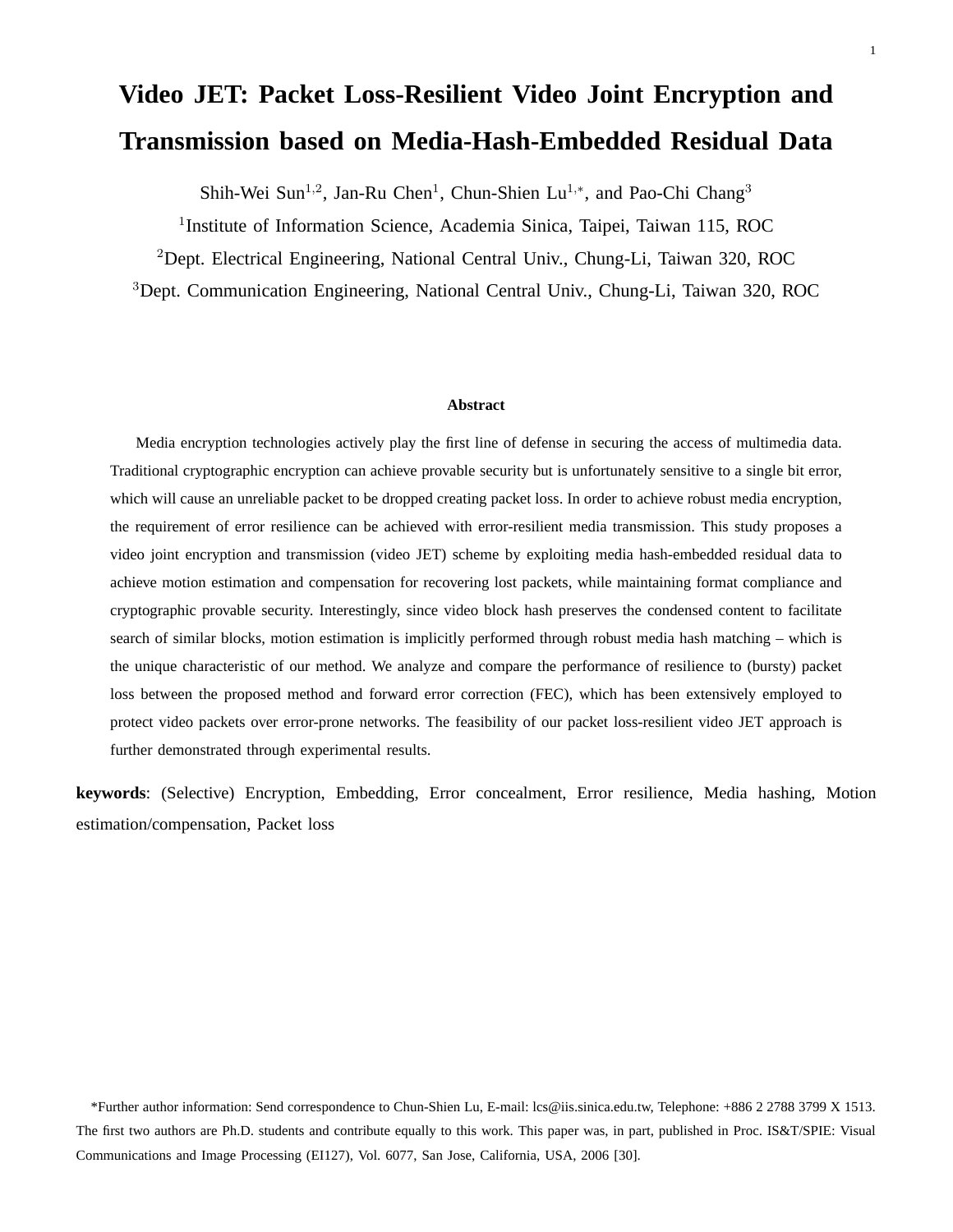#### I. INTRODUCTION

## *A. Background*

Multimedia data transmitted over digital distribution networks can be secured by first line of defense technologies, i.e., cryptographic encryption. One main weakness of cryptographic encryption technologies is their absolute fragility in that a single bit error will render the whole encrypted bitstream wrongly decrypted. However, with the advancement of the Internet and multimedia technologies, media data is usually compressed before transmission to save bandwidth and then transmitted in an error-prone or unreliable environment. The fragility of a cryptographic encryption scheme will prohibit it from being used for protection or access control of media data. Therefore, multimedia encryption is different from fragile cryptographic encryption in that the former needs resilience to attacks. On the other hand, digital watermarking, a kind of data hiding technologies, plays the role of the second line of defense [35] in that it provides passive protection only when copyright infringement needs to be solved. In view of these facts, this study focuses on error-resilient media encryption.

Multimedia encryption [34], [37], [38] needs to satisfy a number of requirements that, in some aspects, are conflicting, as briefly described in the following.

1. **Format compliance**: The encrypted video bitstream needs to be compatible with the syntax of coding standards so that a standard decoder can accept decrypted bitstream without needing specially designed decoders or additional information to enable decoding.

2. **Security**: Security is a cardinal requirement for encryption. Intuitively, cryptographic encryption is a good choice due to its provable security. However, considering its fragility, other encryption techniques (e.g., permutation, shuffling, or scrambling) without the side-effect of error propagation are useful at the expense of sacrificing strong security.

3. **Complexity**: Modern applications need lower decryption complexity for use on low-powered consumer electronic devices. However, a higher secure encryption method needs complex operations.

4. **Robustness**: A practical media encryption scheme needs to be able to restrict error propagation and recover lost packets. In packet-switched networks, a single transmission error that cannot be recovered in the application layer will make a packet unreliable and then dropped. How to recover the lost packets is known as the error control problem in the video communication community.

5. **Coding efficiency**: The increased redundancy due to encryption should be limited in order not to considerably reduce coding efficiency.

Usually, the aforementioned requirements are conflicting, and proper trade-offs should be enforced depending on applications. In this paper, we focus on an issue of error resilience in video encryption that was seldom addressed in the literature. Due to the characteristic of packet-based networks in treating a packet with at least one erroneous bit unreliable, such a packet is dropped to create packet loss. Thus, error resilience of video encryption is regarded to be equivalent to error resilience of video transmission. In this paper, we investigate a novel media hashing-based error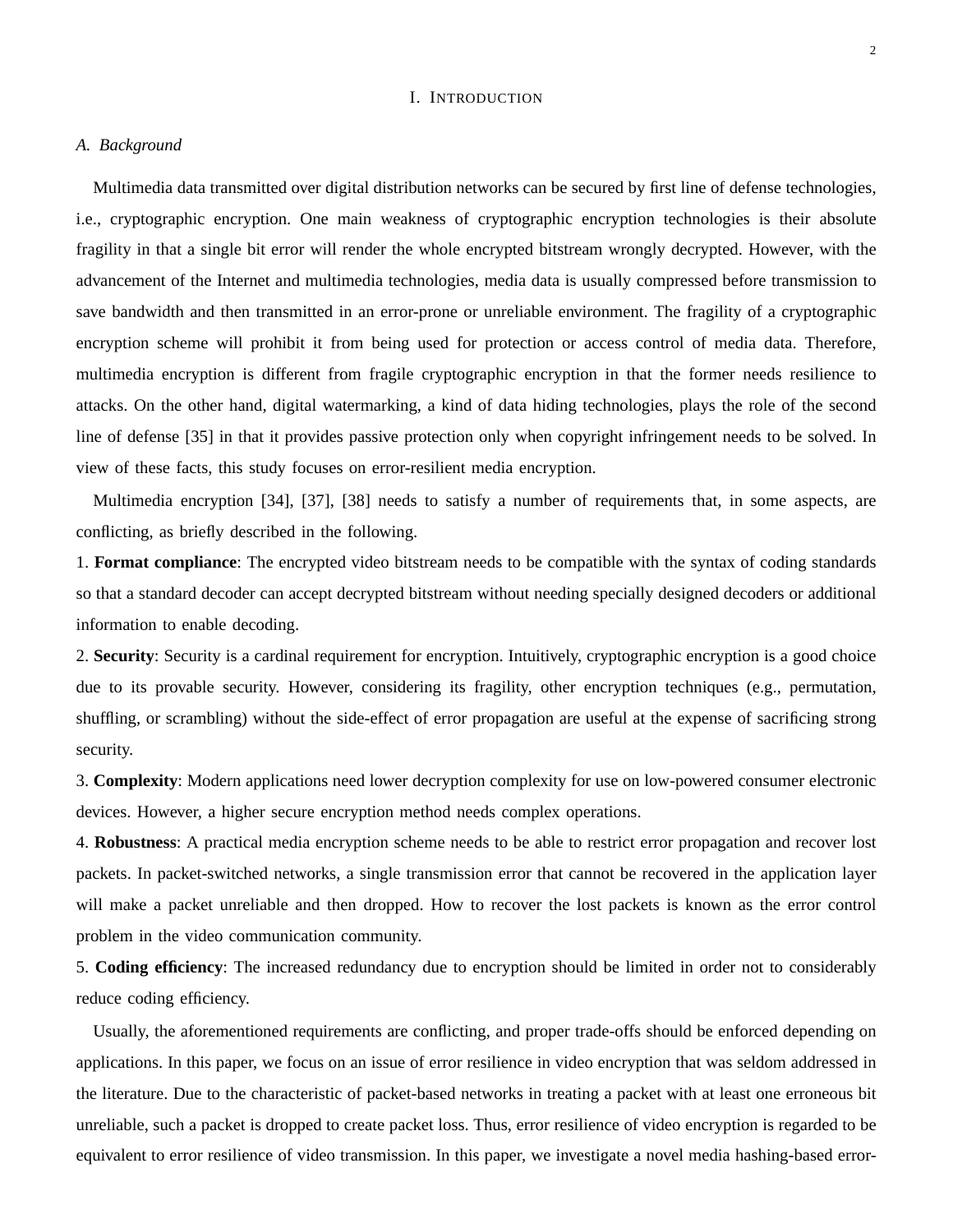resilient video transmission scheme to meet the requirement of error-resilient video encryption, while preserving format compliance and provable security at the expense of an increase in computational complexity and a decrease in coding efficiency. In the following, related works about error-resilient video encryption and transmission will be reviewed.

## *B. Related Work about Error-Resilient Video Encryption*

Tosun and Feng [31] proposed an error-resilient encryption scheme, which recovers errors up to the bit-level. However, in view of the fact that packet-based networks treat a packet with at least one erroneous bit unreliable and drop such a packet to create packet loss, it would be not enough to merely deal with bit errors.

Error-resilient mode in a video codec is also exploited to achieve error-resilient video encryption. Although the error-resilient mode of MPEG-4 associated with data partitioning is able to resist random packet loss, the solution of resistance to bursty packet loss in video encryption has not been studied in the literature. MPEG-4 video fine granularity scalability (FGS) was adopted for encryption in Zhu, *et al.* [39]. The access control at different levels is controlled based on encryption at different layers. The authors claim that the error resilience of their method was tested according to bit errors and packet losses in the enhancement layer under the assumption that the base layer is losslessly transmitted. When the base layer needs to be practically protected to satisfy error-free (transmission/encryption/etc), the expense of increasing bit rate is not discussed in their paper.

On the other hand, error-resilient video encryption can also be achieved with error-resilient video transmission, as described below.

## *C. Related Work about Error-Resilient Video Transmission*

In the literature, the error control methods for video transmission can be roughly divided into five categories according to how and where the mechanism is operated.

*1) Encoder-Level:* Error control methods, operated at the encoder-level, are designed to enhance the resistance of encoded video streams to channel errors and are usually called "error resilience" technologies. The design strategy is to suitably introduce redundant information to the encoded bit stream such that the decoded video can preserve a certain quality when errors are encountered. Among error resilience methods, inserting re-synchronization markers and data partitioning [20], [24] are able to efficiently separate errors from the video stream to deter error propagation. Error resilience can also be achieved based on sophisticated coding techniques such as layered coding (LC) or multiple-description coding (MDC).

*2) Transport-Level:* The error control methods operated at the transport-level employ forward error correction coding (FEC) [2], [23] by adding redundant information coming from error-correction code (ECC) to protect the video stream. The penalties include: (i) the resultant video stream is not format-compliant, and (ii) the coding efficiency is sacrificed.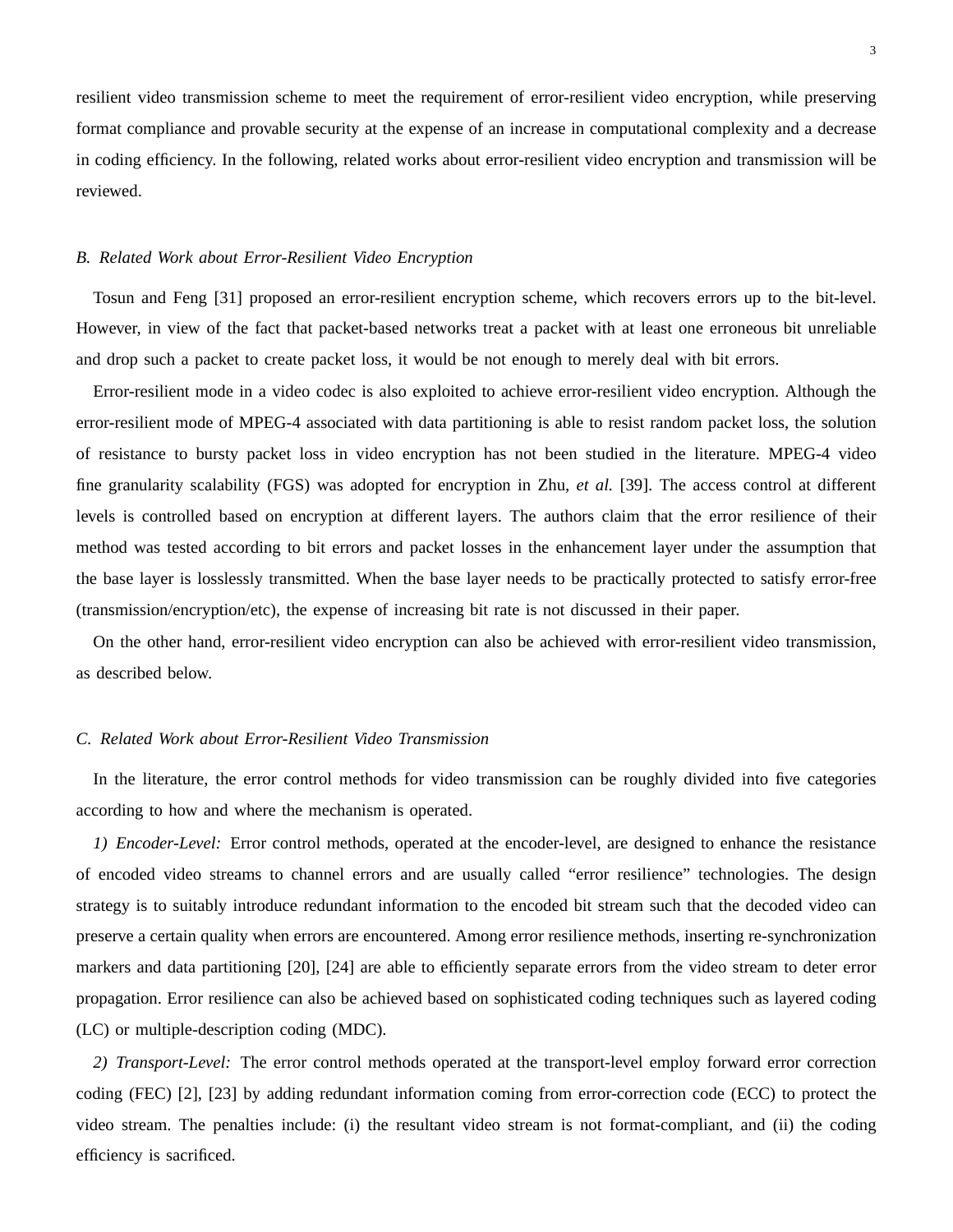*3) Decoder-Level:* The error control methods that utilize some post-processing mechanisms on the decoder side to accomplish error recovery without needing to transfer redundant information are called error concealment (EC) with zero-redundancy [28], [32]. The error concealment mechanism needs to be triggered by means of syntax-based error detection. The detectable errors include: (i) loss of synchronization (due to error-corrupted VLC parameters), (ii) syntax errors in codec, and (iii) errors in transport-level headers.

*4) Data Hiding-based:* Recently, data hiding technologies [3], [13], [15], [26], [29] have also been employed for correcting transmission errors. Song and Liu [29] proposed a motion vector (MV) protection scheme by embedding the MV parity bits of the current frame into its subsequent frame. The main drawbacks are that the number of lost slices within a frame is restricted to one slice and bursty errors are not considered. Shanableh and Ghanbari [26] proposed an error concealment scheme, which can be regarded as a data hiding-like method. Since motion vectors play a crucial role in the video decoding process, they exploited the inherent B-pictures property in a way that the concealment motion vectors can be restored if it is forced to be derived from the relationship between a pair of forward and backward motion vectors. Chen, *et al.* [3], a fragile watermarking approach was proposed to better achieve error detection. The merit of exploiting the hidden watermark signals is that the errors, beyond syntax errors, can still be detected.

*5) Side Information-based:* Recently, the side information concept [1], [25] has been addressed for robust video transmission. Aaron, *et al.* [1] proposed to extract frame hashes and transmit them using an independent channel to help the decoder in estimating motion vectors. This work describes distributed source coding for sensor networks. Sehgal, *et al.* [25] exploited the idea of peg frame in H.264, which is used to play the role of a reference frame in order to prohibit from error propagation. However, video frames were restricted to refer peg frames only in motion estimation, thus the coding efficiency was sacrificed.

## *D. Our Observations*

Unequal error protection (UEP) is usually adopted for video transmission in that significant data is given more protections than insignificant data. In this situation, motion vectors are usually regarded to be the most important data and should be given the strongest protections. For example, in H.264/AVC [5], [6] a normal slice can be partitioned into three parts, i.e., data partition (DP) A/B/C, each of which is encapsulated into an individual NAL packet. DP A comprises motion vectors, quantization parameters, and header information; DP B includes the transformed coefficients of intra-coded macroblocks and the corresponding block patterns (each indicating the relationship between a macroblock and its partitioned blocks); and DP C contains the residual data of inter-coded blocks and the corresponding block patterns. Traditionally, DP A is regarded to be the most important part, while DP C is the least important from the viewpoint of visual quality. In addition, when packet loss is detected, a conventional error concealment (EC) mechanism that can be adopted at the decoder for loss recovery is recommended. Among them, when the available partitions are B and C (i.e., motion vectors are lost), the recommended action is to drop data partitions B and C, and use the motion vectors of the neighboring lossless MBs around the lost MB for recovery.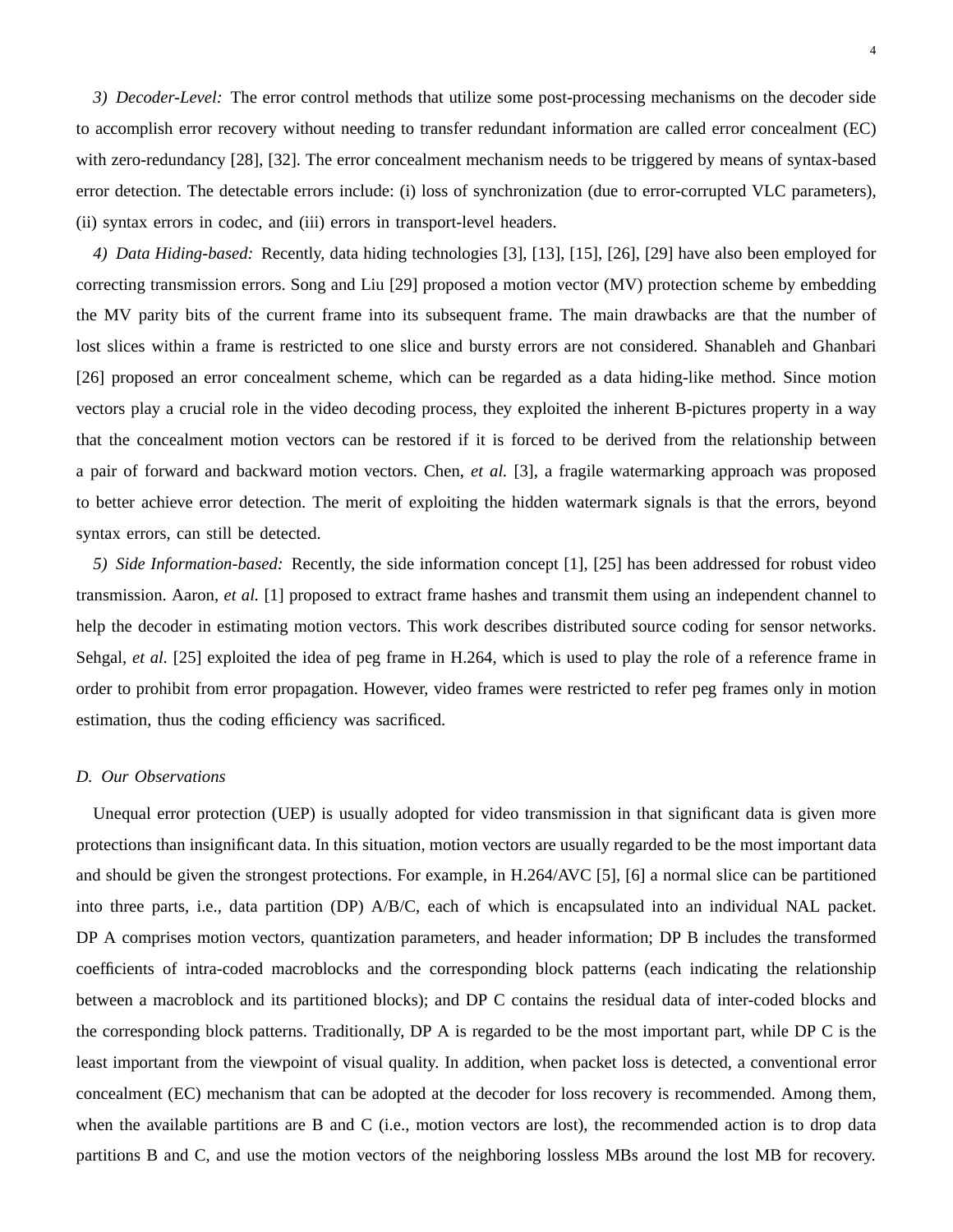However, this research shows that it is not feasible to protect motion vectors alone, because the recovered quality is still not good enough, in particular for video sequences with large motions. The residual data (belongs to DP C), even classified as low-priority streams in data partitioning, is indispensable to repair the high-frequency information so that the degraded quality can be further recovered. In addition, one finds that when motion vectors are lost, error concealment is a mechanism commonly used for loss recovery, which does not work well for video content with motions that cannot be neglected. In other words, when motion vectors are lost, there is not an efficient way to recover them. This issue has not been efficiently solved in the literature. In view of these facts, a new robust video joint encryption and transmission (video JET) method based on media-hash-embedded residual data is presented in this paper. The block hashes are extracted in a way similar to motion estimation and embedded into the residual data at the encoder, and, later, the hashes are extracted at the decoder for motion compensation. Specifically, when the packet used for motion estimation in DP A is lost, its block hash is used for block matching, and the best match is used to replace the lost data for motion compensation. In particular, if the recovered block is further combined with the residual data (in DP C), then the recovered data can be more similar to the lost data.

In this paper, we target the goal of robust video joint encryption and transmission. For commercial applications, high quality (bit-rate) video is acceptable for users who are authentic and own the authorized decryption keys. In addition, the high quality video is worthy of being protected by encryption technology. Therefore, despite the different priorities of data partitions A, B, and C, they all play the key roles in our study here.

The remainder of this paper is organized as follows. In the next section, why the error resilience problem in media encryption can be equivalent to that in media transmission is described. In Sec. III, the general principle of media hashing is discussed, and the proposed video hashing technique for motion estimation and compensation is described. In Sec. IV, the paper describes the proposed error-resilient video encryption and transmission scheme. In Sec. V, the analysis and comparison of error recovery between this method and forward error correction is described. Experimental results are given in Sec. VI, and conclusions are drawn in Sec. VII.

## II. PROBLEM STATEMENT: ERROR-RESILIENT VIDEO JOINT ENCRYPTION AND TRANSMISSION

A common way to achieve robustness of media encryption is to turn on the error concealment mode in a specific coding standard. However, the inherent capability of error concealment is rather restricted because the surrounding motion vectors of a lost packet and its own motion vector are often inconsistent. Therefore, one should consider error-resilient video encryption to be equivalent to error-resilient video transmission plus encryption. In other words, repairing the quality degradation caused by packet loss is the key achieving error-resilient video joint encryption and transmission.

In this paper, a new error-resilient video joint encryption and transmission scheme is presented, which exploits the embedded block hashes for macroblock matching at the decoder to search for the best target (motion estimation) and use it to recover (motion compensation) the lost packets. Since robust media hashing is considered (see Sec. III and [17]), partial content matching still permits one to find the desired target without certainly affecting the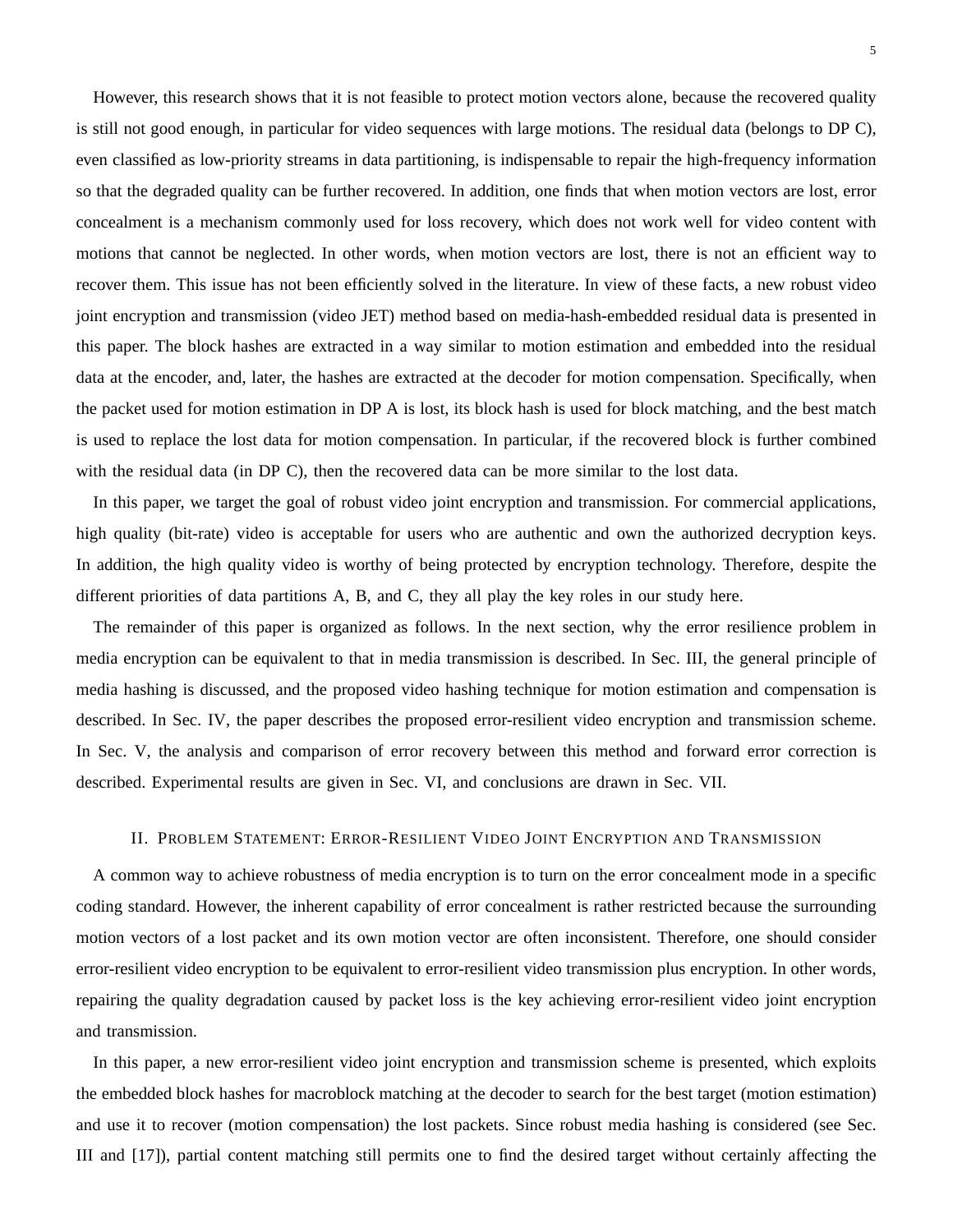capability of motion estimation and compensation. In contrast to motion vector embedding [29] for recovering the lost macroblocks, even a few bit errors may render the extracted motion vector significantly different from the embedded one so as to affect the recovery performance. In addition, the size of a motion vector may be too large to be totally embedded. However, if hiding capacity is limited, partial hash matching is still possible to find the best match. The above reasons explain the reason why block hash is embedded at the encoder for motion estimation and compensation at the decoder in this study.

In addition to error resilience, the other requirements of media encryption, including security and format compliance, are also taken into consideration. To our knowledge, a technology using robust video encryption against packet loss beyond traditional error control mechanisms has not been found in previous literature.

## III. MEDIA HASH

## *A. General Principle*

The media hash [4], [17], also known as the "digital signature" [12], [16] or "media fingerprint" [7], [18], has been widely used in many applications, including content authentication, copy detection, media recognition, error resilience, and distributed video coding [8], [9]. Referring to the image space shown in Fig. 1, let I denote an image, and let  $X$  denote the set of images that are modified from I by means of content-preserving operations (e.g., filtering, compression, and geometric distortions) and are defined as being perceptually similar to I. Although perceptual similarity is still an ill-posed concept [11], [33], a block hash-based matching metric for macroblock searching will be proposed in the next section. We further use  $Y$  to denote those images that are modified from I but can hardly be recognized as originating in I. For example, severe noise adding and severe cropping are two representative attacks that can generate the elements of  $Y$ . In addition,  $Z$  is a set which contains all the other images that are irrelevant to I and its modified versions. Consequently,  $\{I\} \cup \mathcal{X} \cup \mathcal{Y} \cup \mathcal{Z}$  is a case that forms an entire image space.



Fig. 1. **The Image Space.** I **is an element in the image space.** X **denotes the set of images modified from** I **that are still perceptually similar to** I**.**  $\mathcal{Y}$  denotes the set of images modified from I that are perceptually different from I.  $\mathcal{Z}$  is the set of images that are **irrelevant to** I**.**

In order to represent the condensed essence of an image for perceptual similarity measurement, a hash function is usually employed. Conventionally, a cryptographic hash function,  $H^c$ , is used to map an image I as a short binary string,  $H<sup>c</sup>(I)$ . One of the most important properties of cryptographic hashing is that it is collision-free,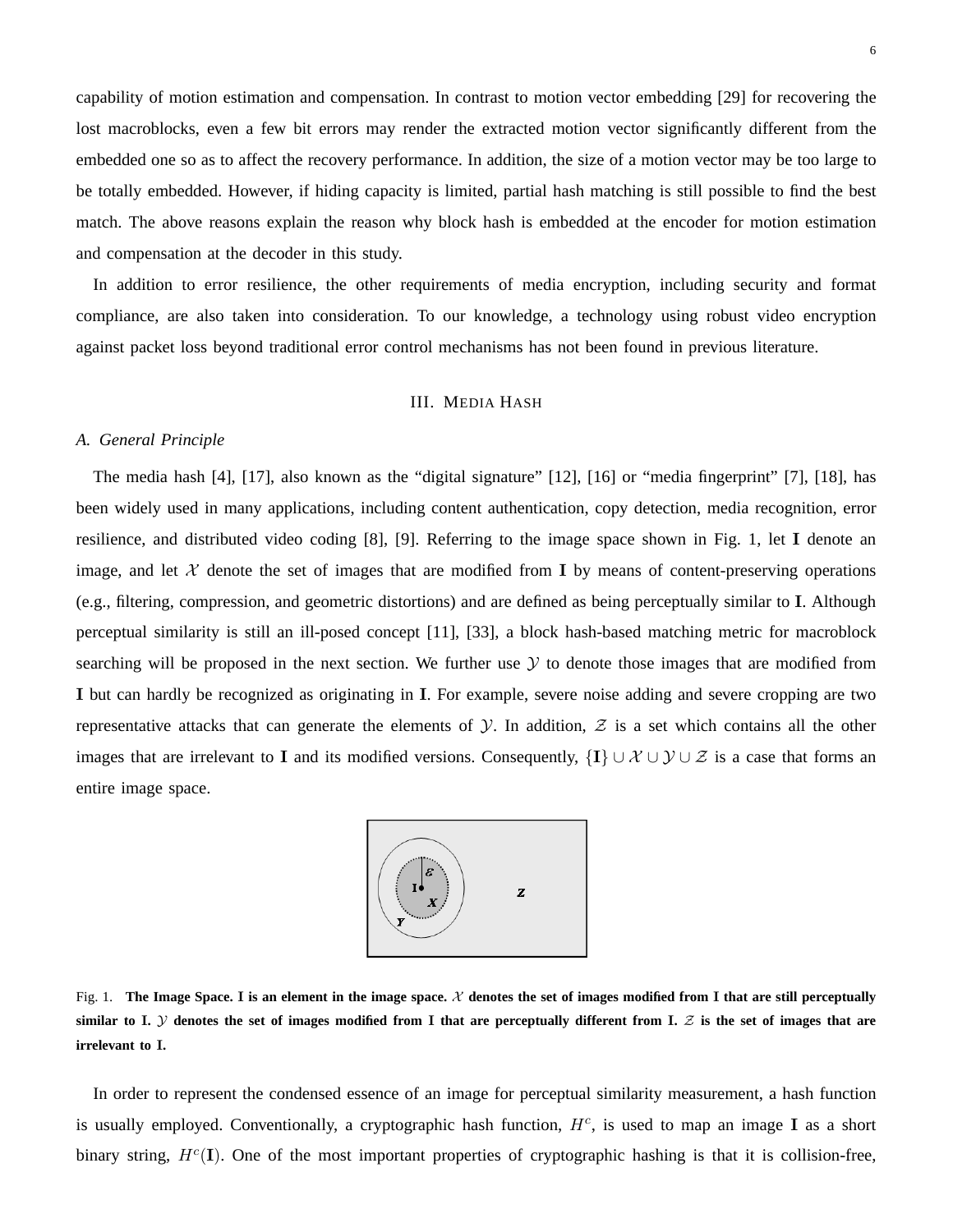which means that it is hard to find two different images that can be transformed to produce the same hashes. Let  $z \in \mathcal{Z}$ , and let z and I be distinct. The collision-free property of cryptographic hashing will yield  $H^c(I) \neq H^c(z)$ . Furthermore, let  $x \in \mathcal{X}$ ; then, cryptographic hashing will yield  $H^c(\mathbf{I}) \neq H^c(x)$ . This implies that cryptographic hashing inherently produces totally different hash sequences if the media content has been modified.

However, this characteristic is too restricted to be suitable for multimedia applications since multimedia content permits acceptable distortions. As a result, it is necessary to develop a media hashing function,  $H^m$ , that can provide error-resilience. The error-resilience property of media hashing is defined as follows. It is said that  $x \in \mathcal{X}$ ) is successfully identified as having been modified from I if  $d(H^m(I), H^m(x)) \leq \epsilon$  holds, where  $d(\cdot, \cdot)$  indicates a Hamming distance function. In other words, if two images are perceptually similar, their corresponding hashes must be highly correlated. In addition, the desired media hash function still needs to possess the collision-free property, like cryptographic hashing, except that the distance measure is changed to  $d(H^m(I), H^m(x)) > \epsilon$ . On the other hand, it is insignificant whether  $y \in \mathcal{Y}$  can be identified as having been modified from I or not because  $y$  is severely degraded from I and they are perceptually dissimilar in terms of similarity measurement. It should be noted that the traditional cryptographic hash function is a special case of the media hash function in that its  $\epsilon$ value is set to 0. As a whole, the main idea behind media hashing is to develop a robust hash function that can identify perceptually similar media contents and possess the collision-free property.

Fig. 2 illustrates an example of extraction and comparison of video frame hashes that conforms to the media hash principle described above.



Fig. 2. **Illustration of video frame hash extraction and matching.**

## *B. Proposed Video Block Hashing*

In this section, the proposed video block hash extraction technique is described for partitioned blocks that are generated from macroblock partitioning in H.264. For a partitioned block, it is further divided into several smaller blocks of size  $4 \times 4$ , which is the minimum block size in H.264 video coding. The hierarchical relationship among various types of "blocks" is shown in Fig. 3. Let  $MB_{b,m,s,f}$  denote the b-th partitioned block of the m-th macroblock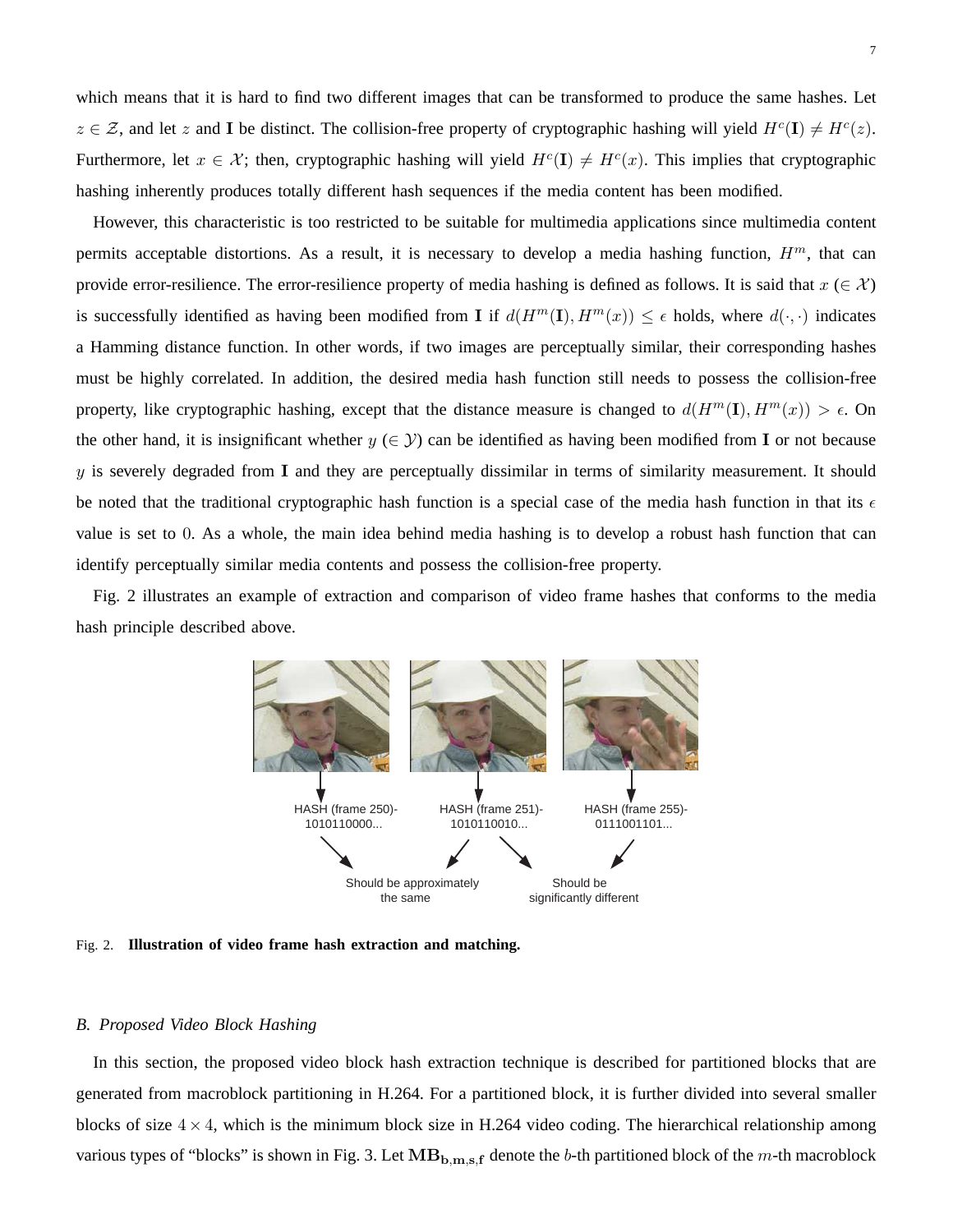from the s-th slice of the f-th frame. In order to simplify notation, hereafter, this paper will use  $MB<sub>b</sub>$  to represent  $MB_{b,m,s,f}$ . For each  $4 \times 4$  block, local DCT is performed. Let  $n_b$  denote the number of  $4 \times 4$  blocks in  $MB_b$ and let  $DCT_b^q(d)$  denote the d-th AC component of the q-th  $4 \times 4$  block of  $MB_b$ . To facilitate our discussion, the adopted notations are shown in Table I.



#### Fig. 3. **Hierarchical relationship among various types of blocks (**MB**: macroblock;** MBb**: partitioned block) and slice.**

Now, one can define the video block hash sequence,  $\text{MH}_{b}$ , of  $\text{MB}_{b}$ . Specifically, the video block hash proposed here consists of an edge hash, a sign hash, and a magnitude hash, as shown in Fig. 4. Among them, edge hash,  $E_b$ , of  $MB_b$  is used to specify whether a partitioned block  $MB_b$  is smooth or not (edge-like); sign hash,  $S_b$ , is used to represent the signs of AC coefficients in  $MB_b$ ; and magnitude hash,  $M_b$ , specifies the magnitude differences for AC coefficient pairs in  $MB<sub>b</sub>$ .



#### Fig. 4. **Format of a video block hash.**

In this method, the first  $n_s$  (1  $\leq n_s \leq 16$ ) subbands in the 4  $\times$  4 DCT domain are considered for robust hash generation. For  $E<sub>b</sub>$ , its element is defined as:

$$
E_b(i) = \begin{cases} 0, & \text{if } edge(DCT_b^q(d)) \text{ is edge-like;} \\ 1, & \text{if } edge(DCT_b^q(d)) \text{ is smooth,} \end{cases}
$$
 (1)

where  $1 \le q \le n_b$ ,  $1 \le d \le n_s$ , and  $edge(DCT_b^q(d))$  represents the edge detection result, which contains either a horizontal or vertical edge feature in a  $4 \times 4$  block [10]. For  $S_b$ , the sign hash bit is defined as:

 $\overline{a}$ 

$$
S_b(i) = \begin{cases} 0, & \text{if } sgn(DCT_b^q(d)) \ge 0; \\ 1, & \text{if } sgn(DCT_b^q(d)) < 0, \end{cases} \tag{2}
$$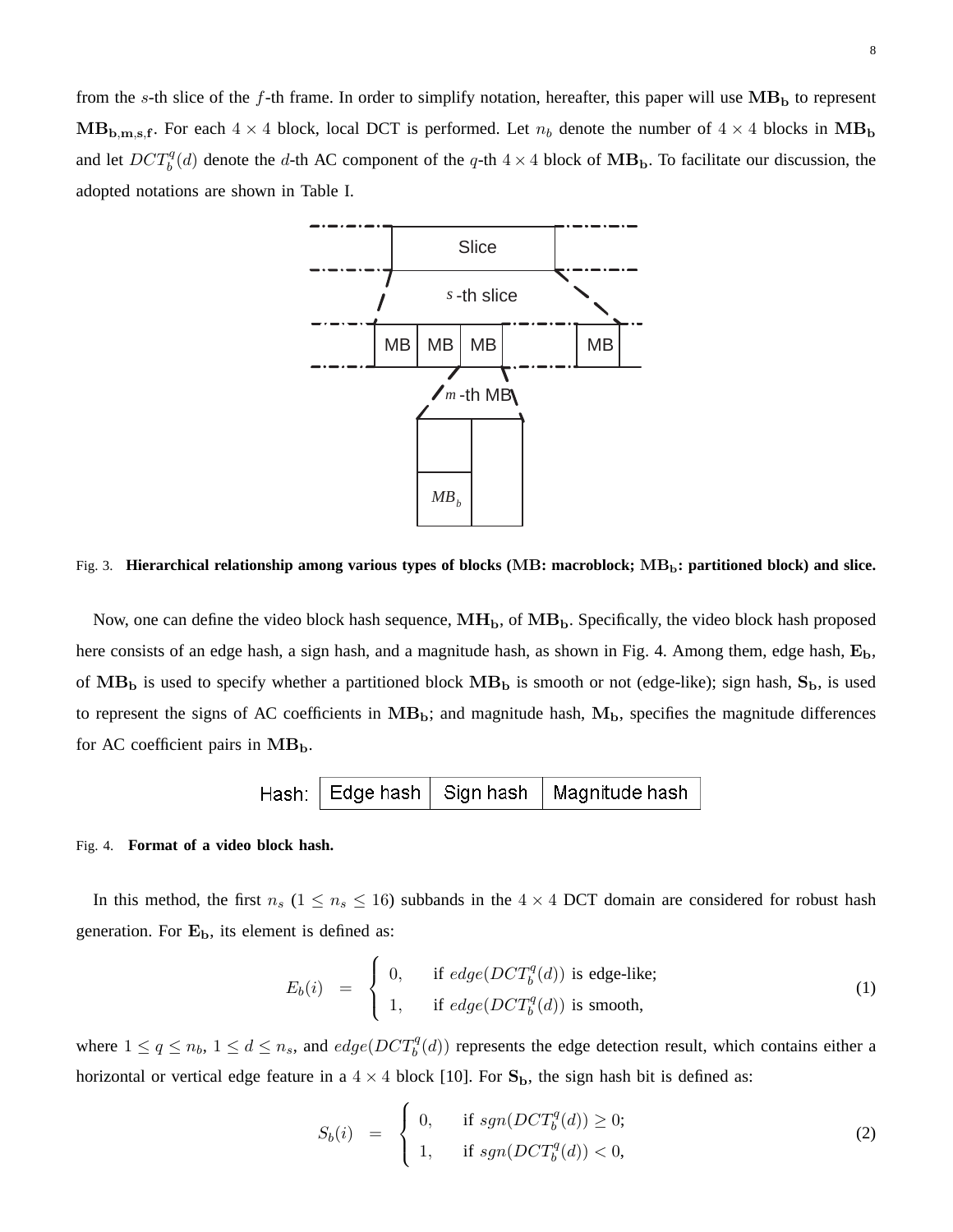#### TABLE I

| MB <sub>b</sub>  | the b-th partitioned block in a macroblock                              |
|------------------|-------------------------------------------------------------------------|
| m                | the index of macroblock                                                 |
| $\boldsymbol{s}$ | the index of slice                                                      |
| $\boldsymbol{f}$ | the index of frame                                                      |
| $n_{b}$          | the number of $4 \times 4$ blocks in a macroblock                       |
| $n_{s}$          | the number of subbands                                                  |
| q                | the index of $4 \times 4$ block                                         |
| $\boldsymbol{d}$ | the index of the DCT AC coefficient in a $MBb$                          |
| $\dot{i}$        | the index of edge, sign, or magnitude hash bit                          |
| $DCT_{b}$        | the DCT coefficients of $MBb$                                           |
| ${\bf E_b}$      | the edge hash of $MBb$                                                  |
| $S_{\rm b}$      | the sign hash of $MB_b$                                                 |
| $\rm M_b$        | the magnitude hash of $MBb$                                             |
| MR <sub>b</sub>  | the residual data of $MBb$                                              |
| RMB <sub>b</sub> | the partitioned macroblock in the reference frame most similar to $MBb$ |
| MH <sub>b</sub>  | the media hash of $\rm RMB_b$                                           |

#### NOTATIONS IN SEC.III-B.

where  $sgn(\cdot)$  denotes the sign of its argument. The element of  $M<sub>b</sub>$  is defined as:

$$
M_b(i) = \begin{cases} 0, & \text{if } sgn(|DCT_b^q(d)| - |DCT_b^{(q+1) \bmod n_b}(d)|) \ge 0; \\ 1, & \text{if } sgn(|DCT_b^q(d)| - |DCT_b^{(q+1) \bmod n_b}(d)|) < 0. \end{cases} \tag{3}
$$

Finally, the video block hash sequence of a partitioned block is produced by concatenating the edge hash, sign hash, and magnitude hash together, as shown in Fig. 4. The block-based video hash constructed above is a binary sequence.

Let  $MH_{b,m,s,f}(i)$  denote the *i*-th hash bit of the *b*-th partitioned block of the *m*-th macroblock from the *s*-th slice of the f-th frame. Similarly,  $MH_b(i)$  is used to represent  $MH_{b,m,s,f}(i)$  to simplify notation. For a partitioned block,  $MB_b$ , its hash,  $MH_b$ , will be embedded into the corresponding residual data,  $MR_b$  of  $MB_b$ .

However, for this media hash-based error-resilient video transmission scheme, we have to stress that the block hash,  $MH<sub>b</sub>$ , is not extracted from the partitioned block,  $MB<sub>b</sub>$ , in this paper. On the contrary, the partitioned block,  $\text{RMB}_b$ , in the reference frame that is most similar to the partitioned block,  $\text{MB}_b$ , (as depicted in Fig. 5) is searched by means of motion estimation. Then, the hash of the found reference partitioned block,  $\mathbf{RMB_b}$ , is extracted as  $MH_b$ , which will be embedded into  $MR_b$ . The key is that when  $MB_b$  is lost, one can guarantee the ability to find the best match from a "reference frame" for recovery purpose by means of hash matching-based motion compensation. More specifically, if  $MH_b$  is extracted from  $MB_b$  and embedded into  $MR_b$ , then when  $MB_b$  is lost, it is difficult to find a "best match" to the extracted block hash (due to loss of  $MB_b$ ) that is guaranteed to be similar to  $MB_b$ . On the contrary, if  $MH_b$  is extracted from  $RMB_b$  in the reference frame that is most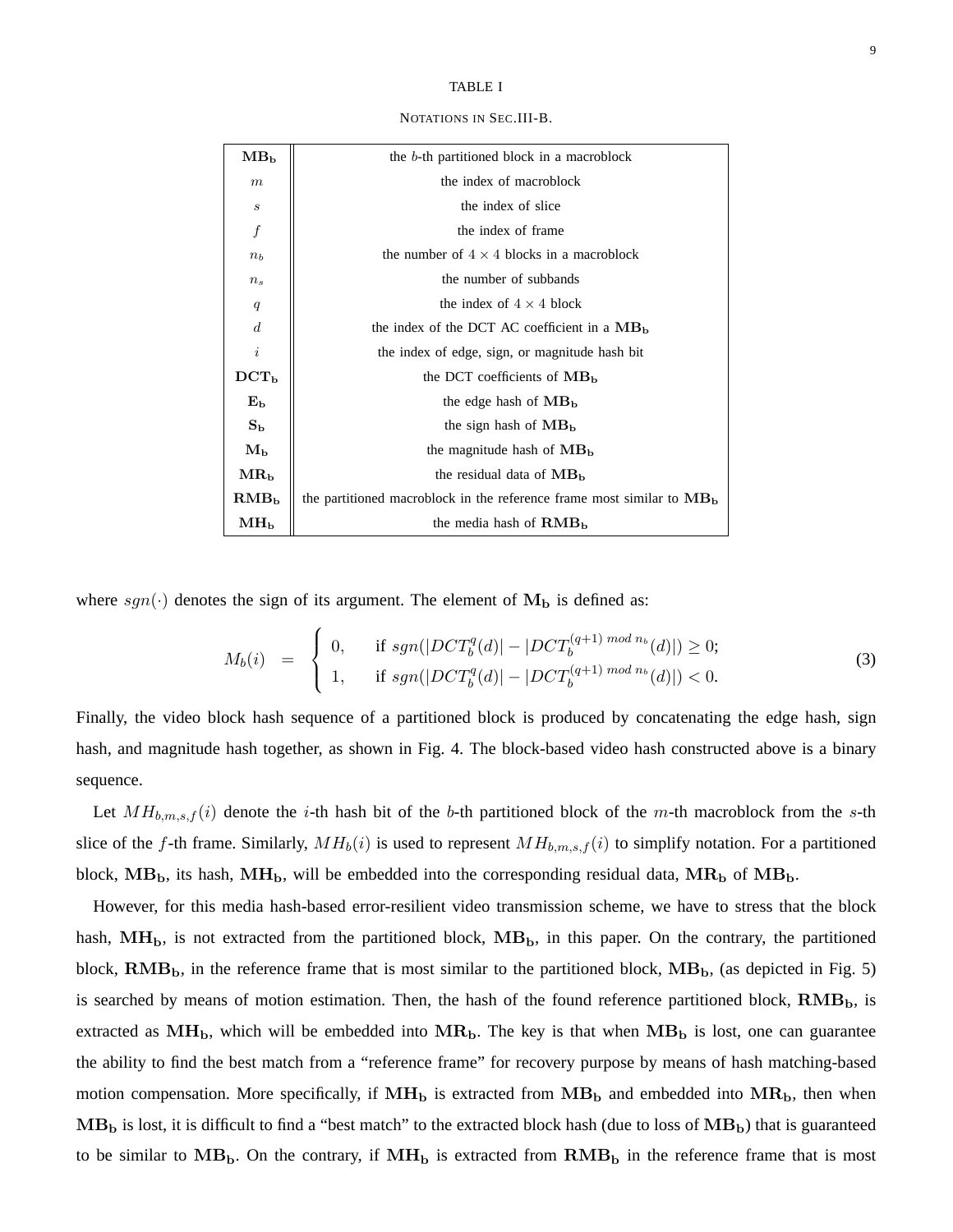similar to the lost block  $MB<sub>b</sub>$ , then finding a block similar to  $MB<sub>b</sub>$  can be better guaranteed as long as the corresponding block in the reference frame is not lost either. Fig. 6 illustrates an example of the above strategy. In addition, when the best matched partitioned block is found, the residual data of the non-lost packet in DP C can be further added to better reconstruct the partitioned block because the effect of error propagation in the temporal domain can be reduced.



Fig. 5. **Search of partitioned blocks in reference frames for robust media hash generation.**



Fig. 6. The relationship between  $MB_b$  and  $RMB_b$ , and their corresponding media hash bits. If  $MB_b$  is lost, then **the hash of RMB<sub>b</sub> embedded in the residual data of MB<sub>b</sub> can be extracted to find RMB<sub>b</sub> for approximate recovery** of  $MB_b$  because  $MB_b$  and  $RMB_b$  look perceptually similar.

## IV. PROPOSED ERROR-RESILIENT VIDEO JOINT ENCRYPTION AND TRANSMISSION METHOD

The block diagrams of the proposed video JET method at the encoder and decoder sides are, respectively, depicted in Figs. 7(a) and (b). The new coding standard H.264 is adopted with its data partitioning mode turned on. As shown in Fig. 7(a), media hashes are generated based on the macroblock partitioned blocks in the DCT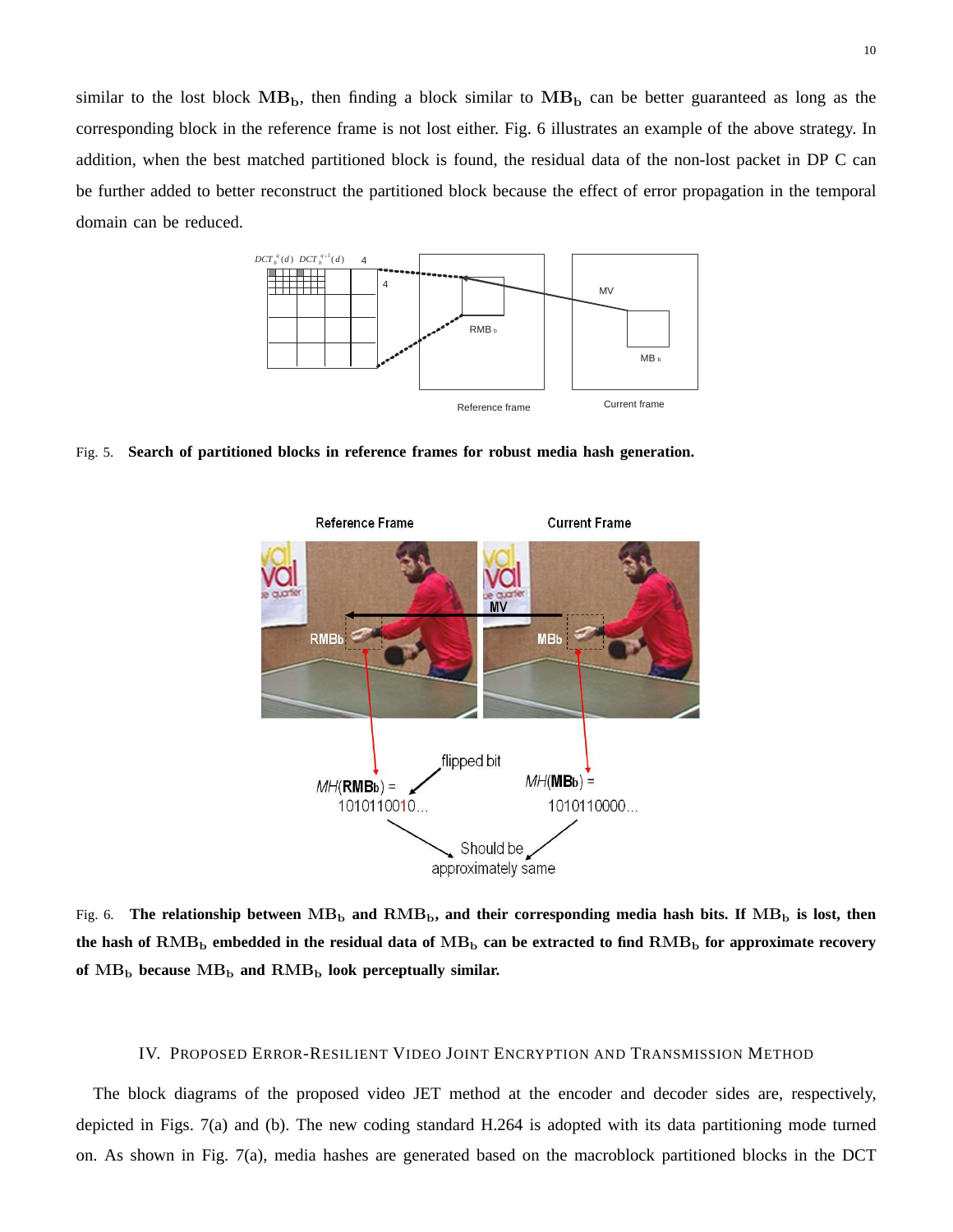domain (Sec. III-B) and embedded via rate-distortion optimization [21] into the residual data in DP C. After hash embedding is performed, some important data is selected for light-weight encryption using 3-DES. In order to achieve format compliance, encryption is conducted before entropy coding. On the decoder side, the decoding and decryption processes shown in Fig. 7(b) are the inverse operations of the encoder.

This method possesses many advantages. First, the bit-rate after encryption is performed is not increased<sup>‡</sup> since the data selected for encryption does not affect coding efficiency at all. Second, encryption is conducted based on a video slice (encapsulated as a packet), thus, transmission error propagation among different video packets are avoided. Third, the encryption format is compatible to video codecs in that the encrypted video can be decoded without needing additional information. Fourth, the achievable security is guaranteed up to the provable security provided by 3-DES. Finally, a new (bursty) packet loss-resilient technique is proposed for video joint encryption and transmission. In the following, each component will be specifically described.



(a) Encoder



(b) Decoder



## *A. Basic Structure of H.264 and Light-Weight Encryption*

The basic encoding/decoding unit in H.264 is a slice, which is composed of several macroblocks. Therefore, the basic unit for encryption should be carefully selected by considering different video encoding units, including packets, slices, data partitions, etc. Basically, the encryption unit can have one of three different types, as depicted

‡ Since block hashes are embedded for error resilience, the final bit-rate will be increased due to embedding.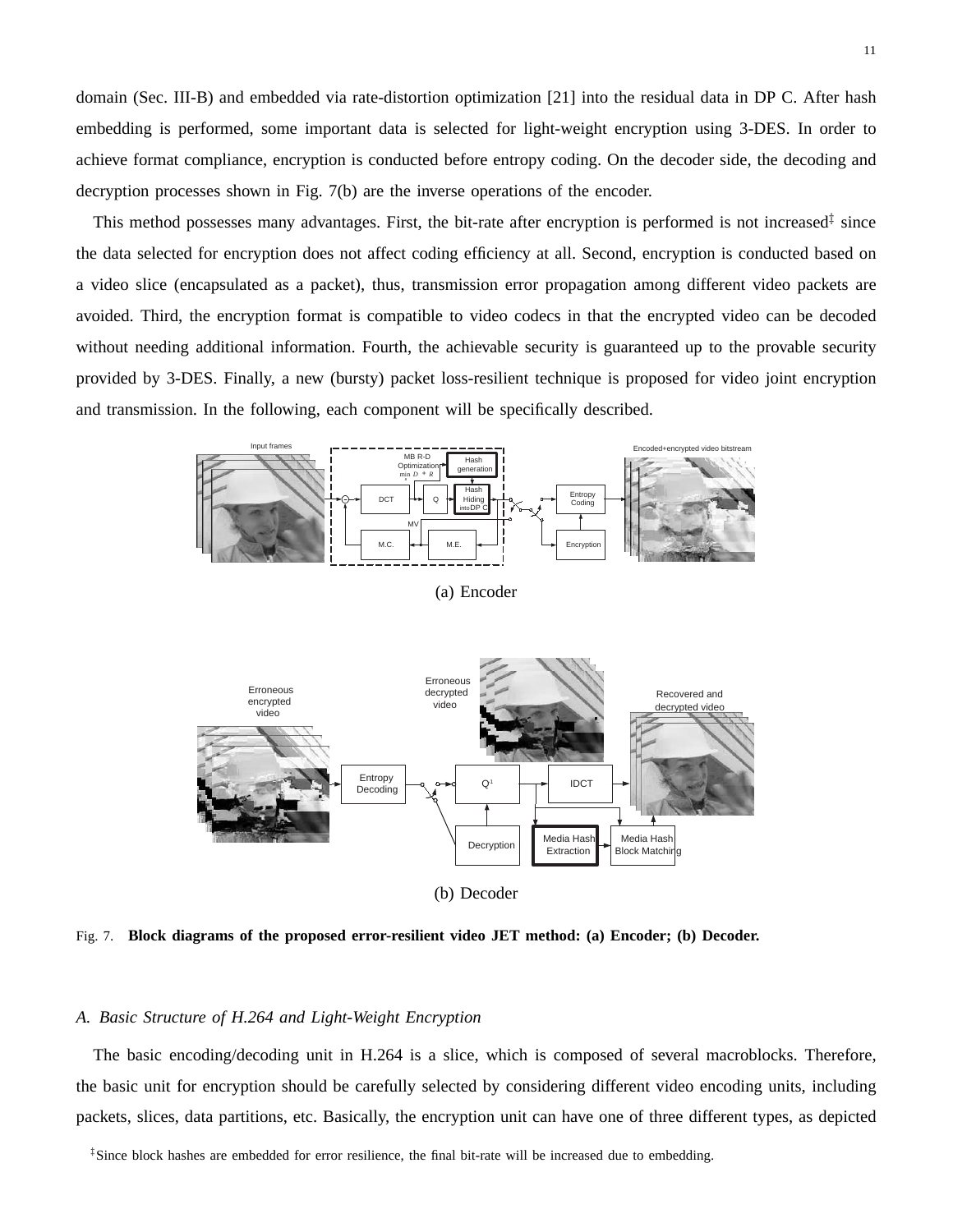in Fig. 8. In Fig. 8(a), the important parts of the whole video packets are encrypted into only one unit. In this situation, even one bit error or one packet loss will lead to totally incorrect decryption. In Fig. 8(b), video packets and encryption units are de-synchronized, i.e., an encryption unit is not composed of exactly integer number of packets. Once a video packet is lost, not only is the lost packet erroneously decrypted, but also the corresponding neighboring video packet is erroneously propagated. For example, whenever encryption unit 1, containing packet 1 and partial packet 2, is lost, the remaining packet 2 in encryption unit 2 cannot be correctly decrypted. In Fig. 8(c), the size of a video packet is exactly equal to that of an encryption unit, which implies that the number of the encryption units is equal to the number of the video packets. When video packets are lost, either an error concealment or error resilience technique can be employed to recover the lost packets. In addition, the encrypted bits in the lost video packets won't be propagated thereby affecting the decryption of other video packets. Therefore, the encryption unit shown in Fig. 8(c) is suitable for packet video joint encryption and transmission, and is adopted here.



Fig. 8. **Different types of encryption unit: (a) all-in-one encryption; (b) desynchronization between video packets and encryption units; and (c) synchronization between video packets and encryption units.**

The goal of the proposed method is for commercial applications. Therefore, the visual quality of an encrypted video has been partially destroyed, the intended receivers need to pay to decrypt the light-weight encrypted video stream. As for applications such as military or confidential video conferencing that require higher security, the proposed light-weight video encryption method is not suitable because even slight but un-clear information is not allowed to be revealed.

Based on the above concerns, only the sign bits of DC components in I-frames and the sign bits of  $MVs^{\S}$  in P-frames are selected for encryption. Thus, the proposed method is a kind of selective encryption [27] in the sense that only important information is encrypted while saving computational overhead. With the selected data, the well-known cryptographic encryption mechanism 3-DES is applied to perform encryption.

 ${}^{8}$ If the number of sign bits of MVs is not large enough for block-based encryption, some sign bits of DCT coefficients will be additionally used.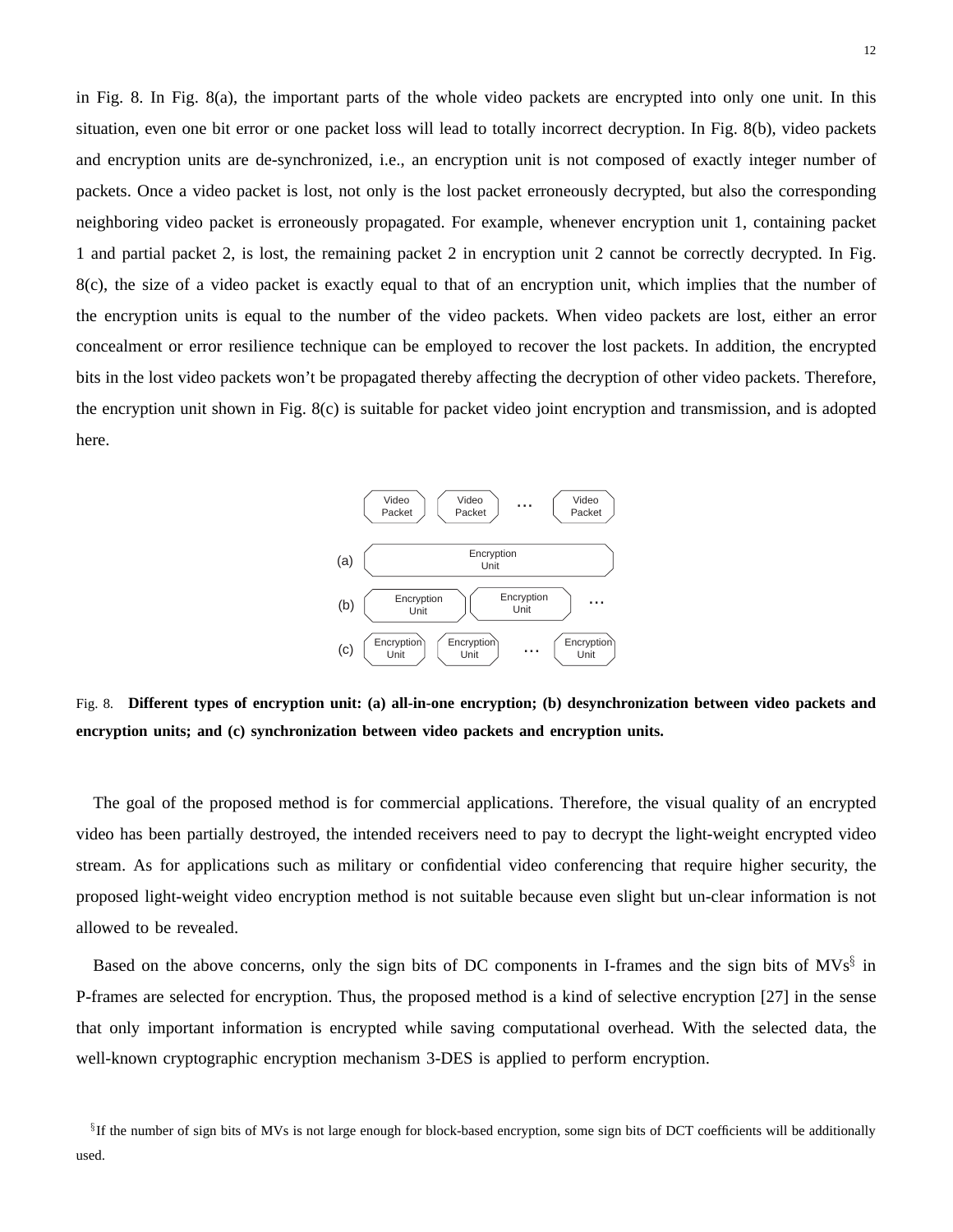#### *B. Media Hash Hiding at Encoder for Error Resilience*

The media hashes of reference partitioned blocks,  $\text{RMB}_b$ 's, are extracted in the DCT domain using the technique described in Sec. III-B and are embedded into the residual data of their corresponding  $MB<sub>b</sub>$ s. The residual data, selected as the hiding carrier, is the non-zero AC coefficients. During the data hiding process, the rate-distortion optimization mechanism is employed to achieve the optimized mode selection and guaranteed coding efficiency, as depicted in Fig. 7(a).

Here, a simple odd-even data hiding technique is applied for hash bit embedding. Let  $MR_b$  be the residual data corresponding to  $MB_b$ . Let  $MR_b(i)$  and  $MR_b^h(i)$  be, respectively, the *i*-th residual data (i.e., DCT coefficients) in MR<sub>b</sub> before and after embedding. They are related as

$$
MR_b^h(i) = \begin{cases} sgn(MR_b(i))(|MR_b(i)|+1), & \text{if } MR_b(i) \mod 2 \neq MH_b(i); \\ MR_b(i), & \text{otherwise.} \end{cases}
$$
(4)

The principle of this embedding is to enlarge the magnitude of the DCT coefficient with the aim that only the non-zero AC coefficients are selected as the hiding carrier, which is the prior information for the purpose of hash embedding and extraction.

If the number of non-zero DCT coefficients in  $MR_b$  is smaller than the size of the hash  $MH_b$ , then not all hash bits can be embedded. In this study, the embedding capacity with respect to  $MB<sub>b</sub>$  is, thus, calculated as the minimum value between the number of non-zero coefficients in  $MR_b$  and the size of the hash  $MH_b$ . If the capacity is not large enough for embedding all of the hash bits of a macroblock, this proposed method cannot provide the best effort for error resilience. Hence, the high bit-rate video stream, containing more non-zero residual data, is the target that this method is better to be applied to. Recall that for commercial applications that are the focus of this paper, high quality (bit-rate) video is acceptable for users who are authentic and own the authorized decryption keys. Thus, high quality videos are worthy of being protected by encryption technology.

*1) Analysis of Distortions Caused by Hash Embedding:* As indicated in Eq. (4), hash bits are embedded into the residual data. Let  $\Delta_s$  be the uniform quantization parameter for a DCT subband  $s$  ( $1 \le s \le n_s$ ). It is reasonable to assume that the expectation of the quantization distortions,  $E_Q^s$ , is uniformly distributed over the interval  $\Delta_s$ . One has

$$
E_Q^s = \frac{1}{\Delta_s} \int_{\frac{-\Delta_s}{2}}^{\frac{\Delta_s}{2}} x^2 dx = \frac{\Delta_s^2}{12},\tag{5}
$$

which is well-known in the video codec community. In addition, when embedding is further performed, the distortion introduced for residual data in the b-th partitioned block, i.e.,  $MR_b^h(i) - MR_b(i)$ , is also uniformly distributed over the interval  $\Delta_s$ . According to the embedding rule in Eq. (4), one can derive

$$
E(MR_b^h(i) - MR_b(i)) = \frac{1}{2} \frac{\Delta_s^2}{12} + \frac{1}{2} \frac{1}{\Delta_s} \int_{\frac{-3\Delta_s}{2}}^{\frac{-\Delta_s}{2}} x^2 dx = \frac{7\Delta_s^2}{12}.
$$
 (6)

By comparing Eqs. (5) and (6), one can find that the distortions increased due to embedding in a DCT subband  $s$ is  $\frac{\Delta_s^2}{2}$ .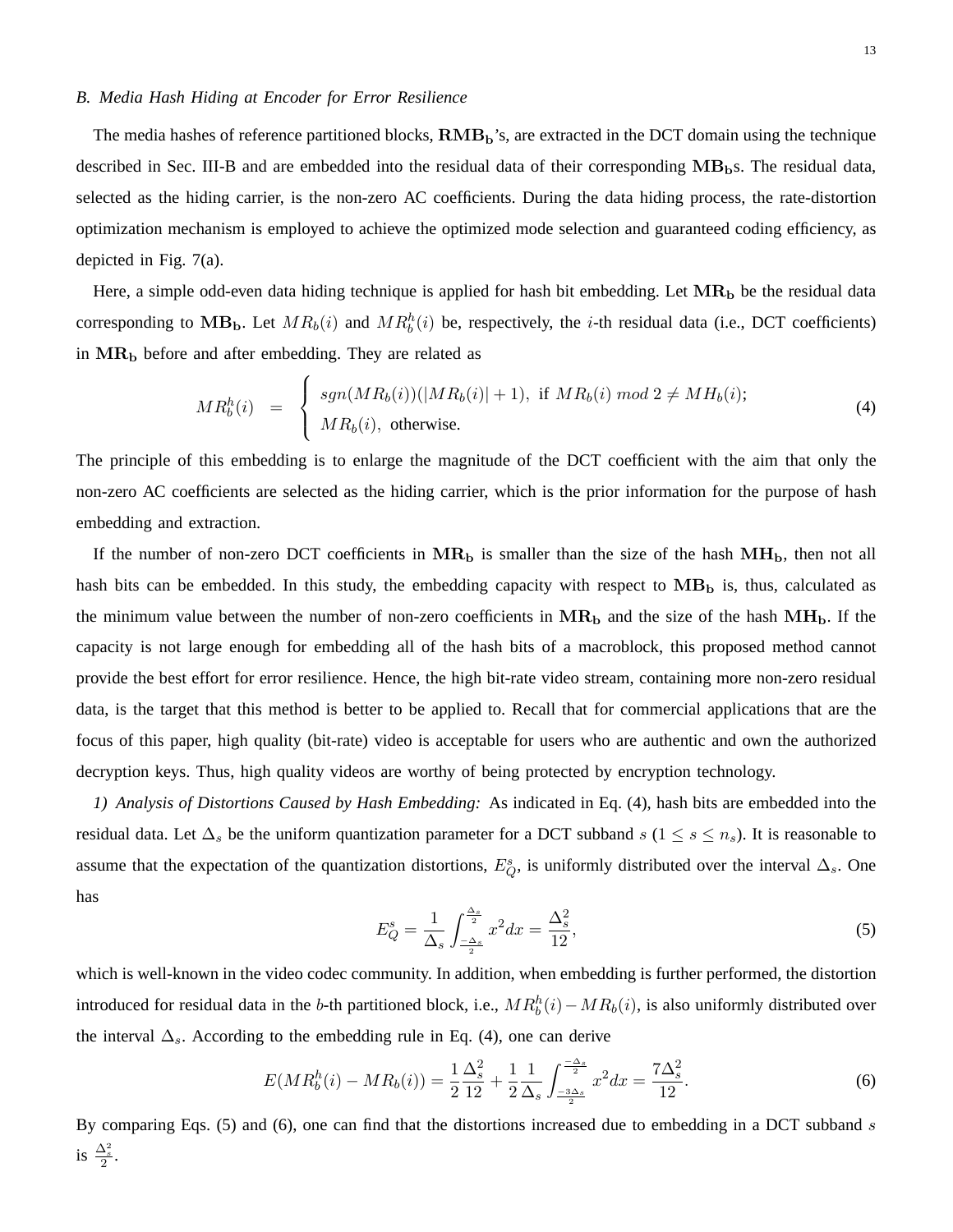#### *C. Media Hash Extraction at Decoder*

When packet loss occurs during encrypted video transmission, the embedded block hashes are extracted for block hash matching-based motion compensation to achieve error recovery, as shown in Fig. 7(b). Assume that the MVs of MB<sub>b</sub> are lost but its residual data is still error free due to data partitioning employed in this method. The media hash bits can be extracted from the residual data of a slice as

$$
MH_b(i) = MR_b(i) \mod 2. \tag{7}
$$

## *D. Two-Stage Hash Matching at Decoder*

To facilitate discussion here, the adopted notations are shown in Table II. When the reference partitioned block hash MH<sub>b</sub> is extracted, the block hash matching process is performed to search for the most similar block and use it to recover the lost block. In some applications, if high-complexity is permitted, then a two-stage hash matching mechanism proposed below is employed to improve accuracy of hash matching. In this study, so-called two-stage hash matching contains the first-stage matching process, which is a forward hash matching process searching similar blocks from the reference frames ahead of the current frame, and the second-stage matching process, which is a backward hash matching process searching the frames subsequent to the current frame. Two-stage hash matching can overcome a disadvantage due to possibly limited hiding capacity provided in the residual data, in that a onestage (i.e., forward) hash matching process may find a large number of candidates, which make the final selection of the target block difficult. Fig. 9 depicts a scenario of two-stage hash matching.

#### TABLE II

#### NOTATIONS IN SEC.IV-D.

| $MB_{\rm b_p}$                                       | a reference block in a reference frame ahead of the current frame                                      |
|------------------------------------------------------|--------------------------------------------------------------------------------------------------------|
| $\rm{MH_{b_p}}$                                      | the media hash of $MB_{bn}$                                                                            |
| $SMB_{b_n^1}$                                        | the set of candidates found in the first-stage hash matching                                           |
| $\rm MB_{b_p^1}$                                     | an element of $\rm SMB_{b1}$                                                                           |
| $MH_{b_0^1}$                                         | the media hash of $MB_{b\frac{1}{2}}$                                                                  |
| $\mathbf{MB_{b_{n_i}}}$                              | a block in the backward referencing frames                                                             |
| $\mathbf{MH_{b_{n_i}}}$                              | the media hash of $MB_{b_{n}}$                                                                         |
| MH <sub>b</sub> <sup>c</sup>                         | the concatenated media-hash used in the second-stage matching                                          |
| $\mathbf{MH}^\mathbf{c}_{\mathbf{b}^1_{\mathbf{p}}}$ | the vector of media hash bits with common positions between $\text{MH}_{b\perp}$ and $\text{MH}_{b}^c$ |
| $SMB_{b_2}$                                          | the set of candidates found in the second-stage hash matching                                          |

More specifically, in the first-stage hash matching process, the hash sequences extracted from the blocks of the search windows in the reference frames are utilized to compare with that of the lost block stored in the residual data. In Fig. 9,  $MB_{b_p}$  indicates a reference block in a reference frame ahead of the current frame. Let  $MH_{b_p}$  be the hash extracted from  $MB_{b_p}$ . If the bit error rate (BER) resulted from hash matching,  $BER(MH_{b_p}, MH_{b_p})$ , is less than a threhold  $Th_b$ , then all such blocks are collected as a set,  $\bf SMB_{b_1^n}=\{MB_{b_p}|BER(MH_b,MH_{b_p}) < Th_b\},$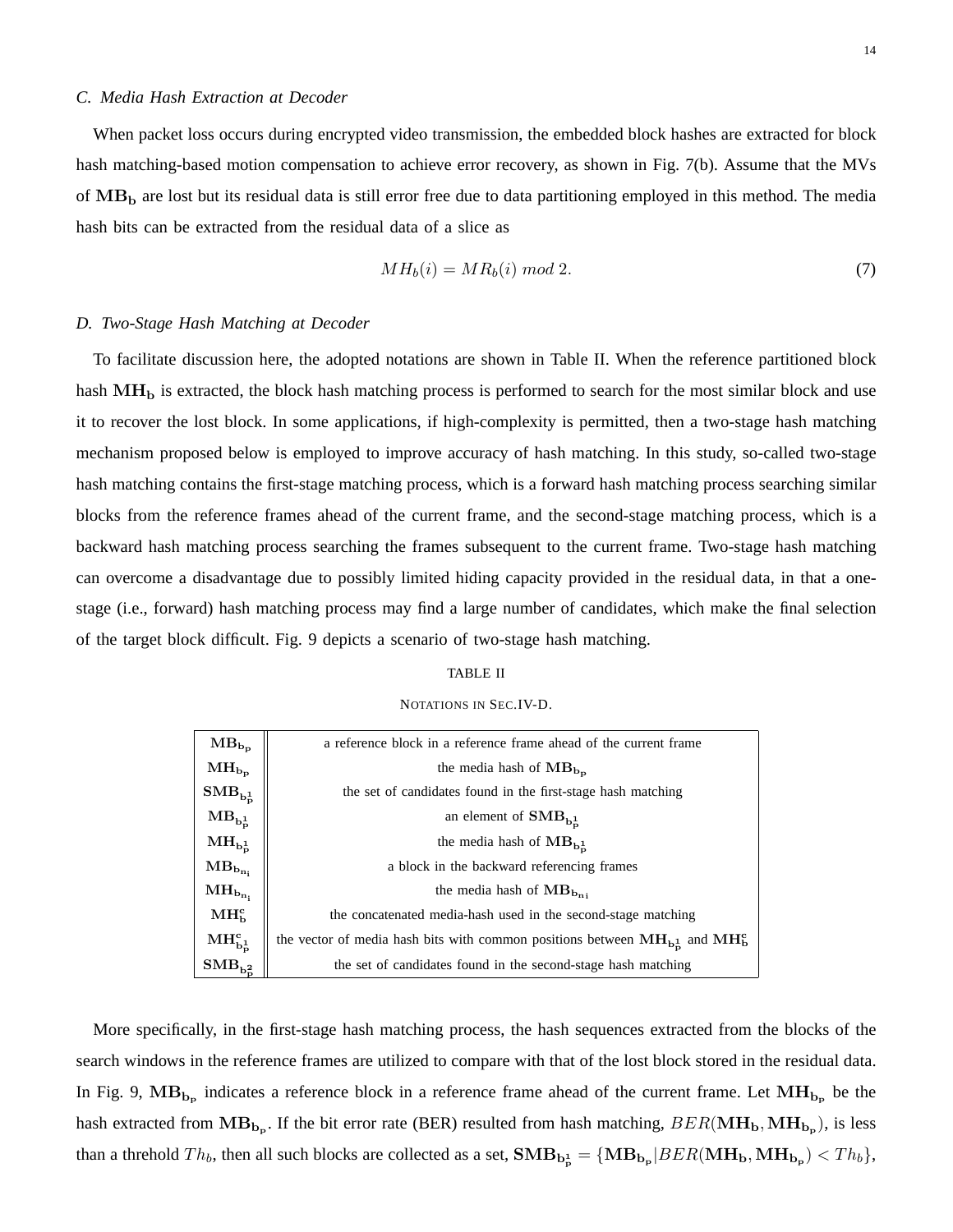which forms a candidate list. In  $SMB_{b_1}$ , its elements  $MB_{b_1}$ 's will be further sieved out via the second-stage matching process.

In the second-stage hash matching process, the search range in the temporal domain is from the current frame to the next few frames with the aim of exploiting the backward referencing characteristic to further determine the best match from  $\text{SMB}_{\text{b}_p}$  for error recovery. Given the reference block  $\text{MB}_{\text{b}_{n_i}}$  in the backward referencing frames, as shown in Fig. 9, the size of the overlap area represents its contribution in describing partial similarity between  $MB_b$  and  $MB_{b_{ni}}$ . Thus, backward block hash matching can help to further sieve out the blocks from  $SMB_{b_p}$ that are dissimilar to  $MB<sub>b</sub>$  and keep the most similar blocks for final selection.

Based on the above discussions, a practical implementation of second-stage hash matching is described as follows. First, a so-called concatenated media hash is represented as:

$$
\mathbf{M} \mathbf{H}_{\mathbf{b}}^{\mathbf{c}} = \bigcup_{i} (\mathbf{M} \mathbf{H}_{\mathbf{b}_{n_i}} | \mathbf{M} \mathbf{B}_{\mathbf{b}}),
$$
 (8)

where  $\text{MH}_{b_{n_i}}$  represents the media hash of  $\text{MB}_{b_{n_i}}$  and  $(\text{MH}_{b_{n_i}}|MB_b)$  represents the common hash bits in the overlap area between  $MB_b$  and  $MB_{b_{ni}}$ . In this way, both  $MB_b$  and  $MB_{b_{ni}}$  (for all i) have the hash bits in common, which will be collected, as indicated in Eq. (8). The overlap area in middle picture of Fig. 9 indicates the positions of  $\text{MH}_{\text{b}}^{\text{c}}$ . Similarly, let  $\text{MH}_{\text{b}_p}^{\text{c}}$  represent the vector of media hash bits with common positions between  $MH_{b_p}$  (an element of  $SMB_{b_p}$ ) and  $MH_b^c$ . Let  $BER_{min}$  be the minimum value of  $BER(MH_b^c, MH_{b_p}^c)$  for all  $MH^c_{b_p^1}$ . The candidate blocks in  $SMB_{b_p^1}$  that are considered to be very similar to the lost block  $MB_b$  are determined by:

$$
\mathbf{SMB}_{\mathbf{b}_{\mathbf{p}}^{2}} = \{ \mathbf{MB}_{\mathbf{b}_{\mathbf{p}}^{1}} | BER(\mathbf{MH}_{\mathbf{b}}^{c}, \mathbf{MH}_{\mathbf{b}_{\mathbf{p}}^{1}}^{c}) = BER_{min}, \ \forall \mathbf{MH}_{\mathbf{b}_{\mathbf{p}}^{1}}^{c} \}.
$$
\n(9)

Since the number of elements in  $\text{SMB}_{\text{b}_p^2}$  may be larger than 1, an edge detection [22] based side-match strategy is further exploited to choose the final target for recovery. If the lost  $MB<sub>b</sub>$  is judged to be edge-like, which is described by the edge hash in  $MH_b$ , then the edge orientation calculated from each candidate block in  $SMB_{b_p^2}$  is used for matching with the boundary blocks neighboring to the lost block and the one with the best match is chosen as the final target. If the lost block is determined to be smooth, a conventional side-match process (depending only on spatial interpolation) is applied for choosing the final target. Fig. 10 illustrates an example of candidate list obtained after performing two-stage hash matching. We can observe that the candidate blocks are highly correlated to the original content of the corrupted block.

After describing the two-stage hash matching process, one must now define the "search range," which concerns the trade-off between error resilience and complexity. Let the lost macroblock  $MB_{m,s,f}$  be located at the m-th macroblock of the s-th slice in the f-frame. Here, the search range is defined to be the set,  $\Psi$ , of positions covered by the set,  $\Phi$ , of macroblocks neighboring to  $MB_{m,s,f}$ . Both  $\Phi$  and  $\Psi$  are expressed as:

$$
\Phi = \{ \mathbf{MB}_{\mathbf{m}_s, \mathbf{s}_s, \mathbf{f}_s} | |m_s - m| \le m_w, |s_s - s| \le s_w, |f_s - f| \le f_w \},
$$
  
\n
$$
\Psi = \{ (x, y) | (x, y) \text{ is a pixel position of the macroblock belonging to } \Phi \},
$$
\n(10)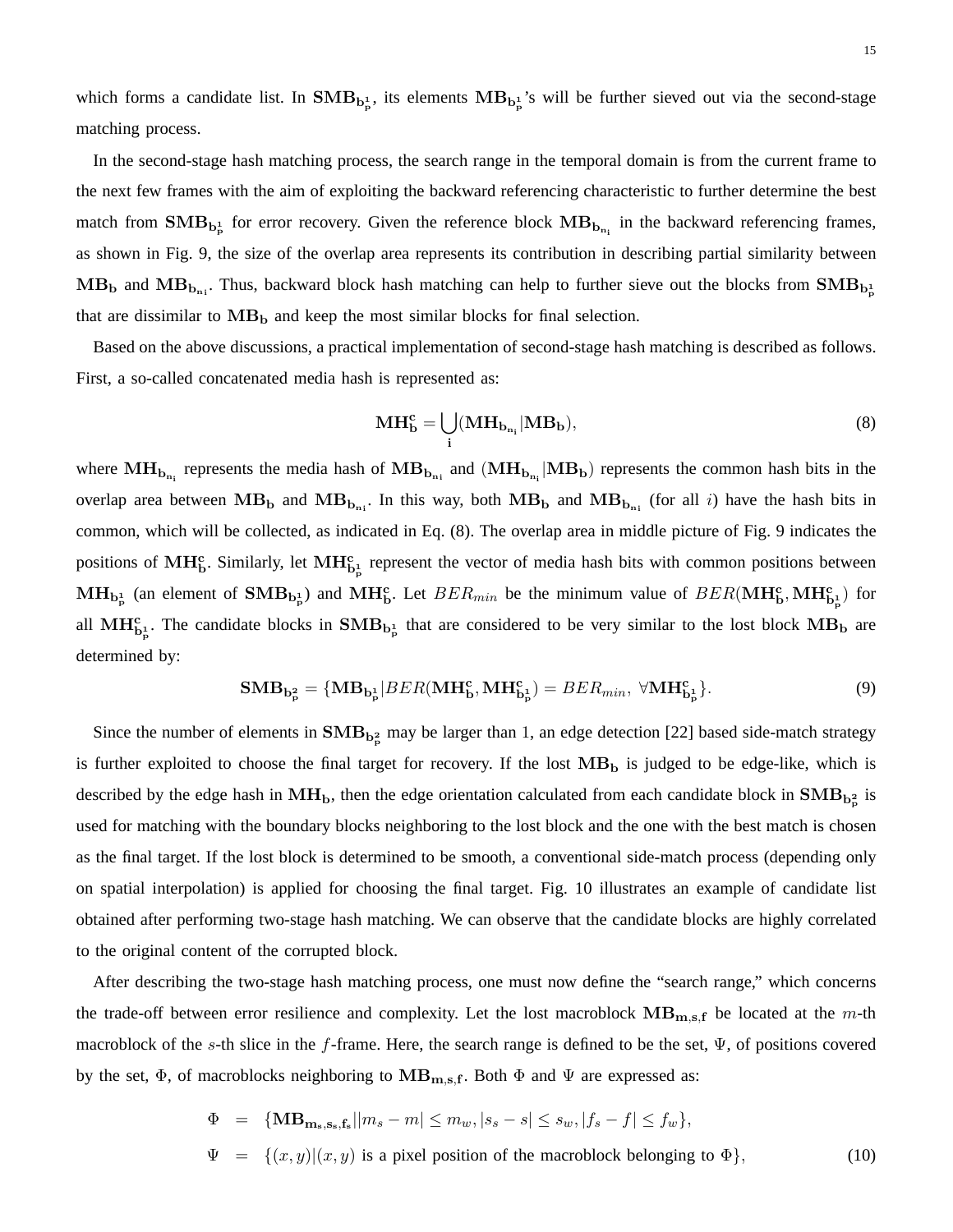

Fig. 9. **Illustration of two-stage hash matching.**



Fig. 10. An example of candidate list obtained after hash matching.

where  $m_w$ ,  $s_w$ , and  $f_w$  define the search range with respect to m, s, and f. In this work, the size of the search range is simply defined to be the one used for motion estimation at the encoder. It should be noted that larger search range is beneficial to find the desired target with a longer motion vector corresponding to the lost macroblock at the expense of spending more computational time.

On the other hand, in order to obtain accurate motions, we must use the positions in  $\Psi$  as a starting pixel of a block for hash matching. We further let  $\Phi^{\psi}$  denote the blocks whose starting pixel belongs to  $\Psi$ . Thus, we have  $\Phi^{\psi} \supset \Phi$ . With the search range, the block hash is extracted from each block belonging to  $\Phi^{\psi}$  and compared with the extracted hash  $\text{MH}_{\text{b}}$  by calculating their Hamming distance, as stated above.

The starting point for block matching is based on the position of the lost partitioned block because the assumption that even when MVs in a packet are lost, the corresponding residual data may still be free from loss due to data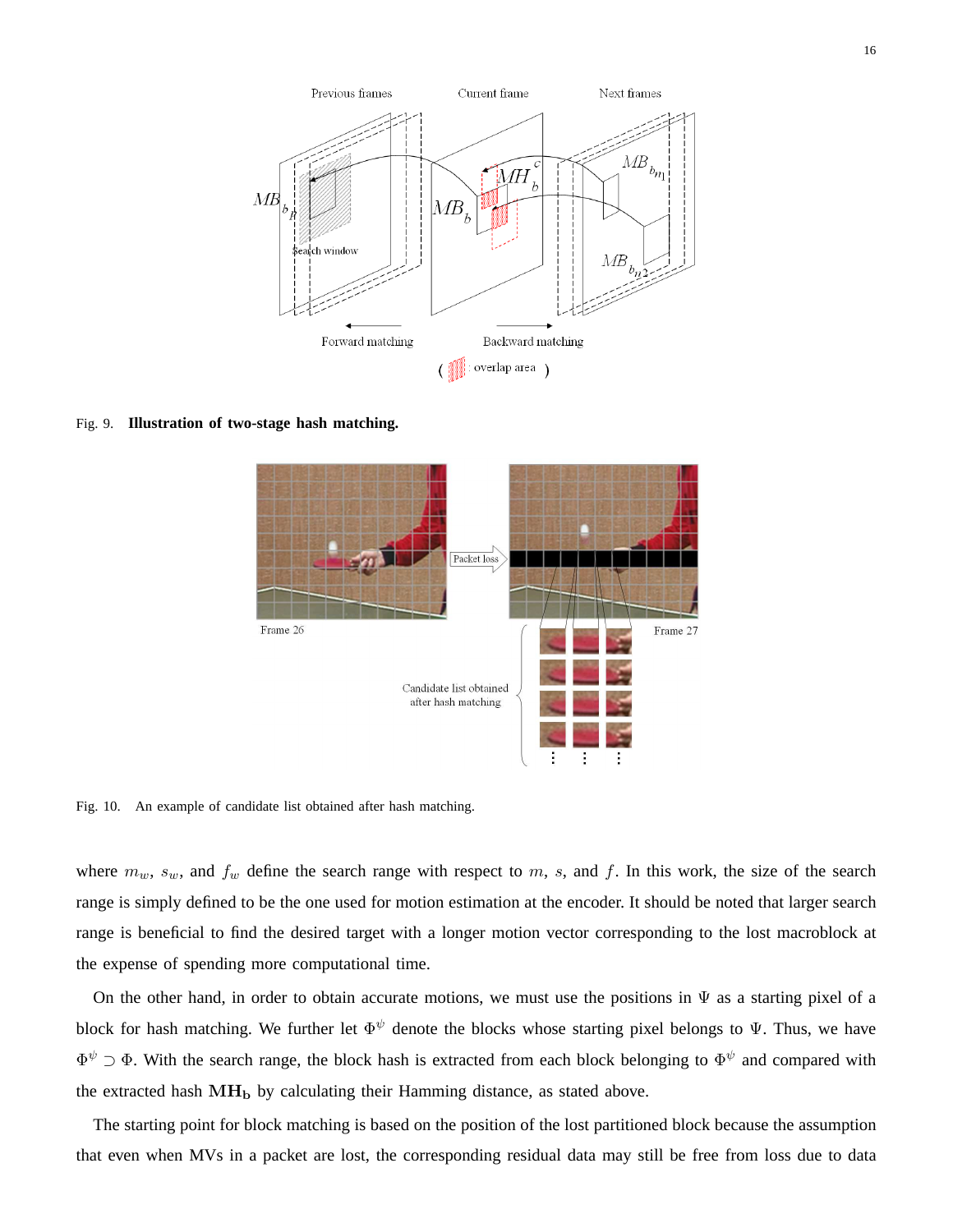#### V. ANALYSIS OF ERROR RECOVERY BETWEEN OUR METHOD AND FORWARD ERROR CORRECTION

In this section, comparison of error resilience between the proposed method (video JET) and forward error correction (FEC) is analyzed because FEC has been extensively employed to protect the video packets transmitted over error-prone networks. In the proposed method, hash bits extracted from a macroblock are hidden in the corresponding residual data. The block hash hiding provides the side information to recover the lost packets at the expense of increasing bit rate. On the other hand, FEC based on well-known error correction coding (ECC) is able to recover the lost packets only if the error rate is less than a pre-determined threshold. In order to fairly compare their performance, the increased bit rate has to be kept the same.

#### *A. Error Resilience of Video JET*

Let  $n_{mh}$  be the number of partitioned blocks in a macroblock. It is said that "media hash collision" happens when the BER calculated between the media hash extracted from a candidate block and the embedded media hash is less than a threshold  $Th_b$ . Let the media hash collision probability be  $p_{cmh}$ . Thus, the probability of  $n_d$  partitioned block hash detected to be identical to the original partitioned block hash in a macroblock is assumed to obey binomial distribution:

$$
p(n_d) = \binom{n_{mh}}{n_d} \cdot p_{cmh}^{n_d} \cdot (1 - p_{cmh})^{n_{mh} - n_d}.\tag{11}
$$

In addition, if all partitioned blocks are detected to be identical to the original partitioned blocks, the probability is:

$$
p(n_d = n_{mh}) = p_{cmh}^{n_{mh}}.\t(12)
$$

## *B. Error Resilience of FEC*

The recovery capability of FEC is related to three parameters,  $(n, k, t)$ , where the original data has k bits and is expanded to n bits, where  $n - k = 2t$  bits are the memory overhead used for error resilience. Due to consideration of packet loss in video transmission, the correction unit of FEC is set to "packet" instead of "bit" in the remainder of this paper. Let the additional memory overhead generated from FEC be the set  $O_t$ . Let the number of packets generated after FEC in a video frame be n and let the packet loss rate be  $p_l$ . The number of lost packets,  $n_{pe}$ , is calculated to be  $n \times p_l$ . For a video frame, FEC-based packet recovery can be operated in three cases described below.

Case 1: If  $n_{pe} < t$  holds, then all lost packets can be completely recovered. Under this situation, the recovery probability corresponding to case 1 can be calculated as

$$
p(n_{pe} < t) = \sum_{i=0}^{t-1} \binom{n}{i} p_i^i (1 - p_i)^{n-i}.\tag{13}
$$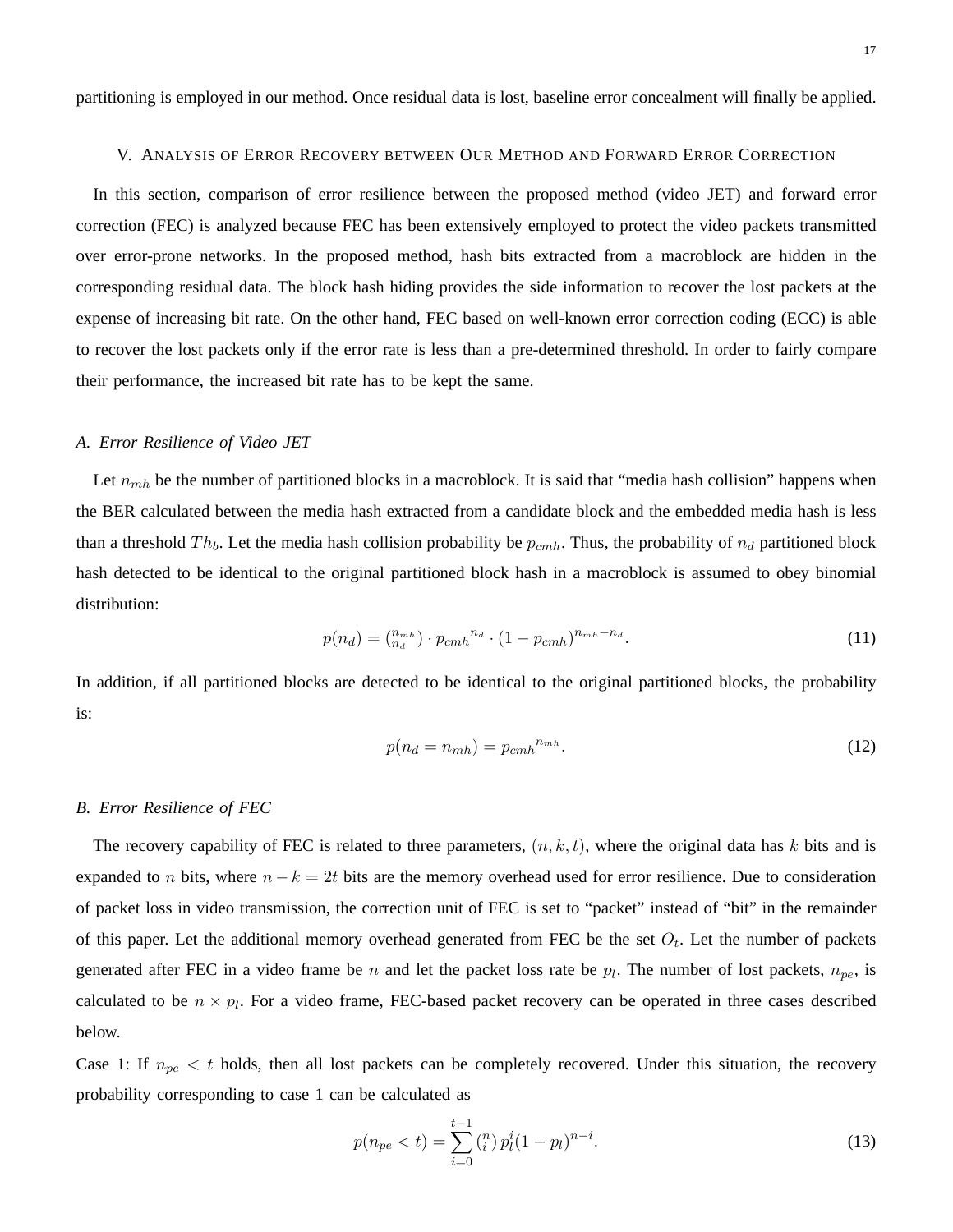Case 2: If  $2t \geq n_{pe} \geq t$  holds and all lost packets exactly belong to  $O_t$ , then the original data still can be completely recovered. One can calculate the probability of case 2 as

$$
p(2t > n_{pe} \ge t \land \text{lost packets} \in O_t) = \sum_{i=t}^{2t} {2t \choose i} p_l^i (1 - p_l)^{2t - i}.
$$
 (14)

Case 3: Packet loss occurs beyond case 1 and case 2 so that  $k$  packets are totally lost. Under this situation, the probability is calculated as

$$
p(n_{pe} > 2 \text{tor} \text{ FEC fails}) = 1 - p(n_{pe} < t) - p(2t \ge n_{pe} \ge t \land \text{lost packets} \in O_t). \tag{15}
$$

From the above discussions, one can see that FEC can provide perfect recovery capability with probability  $p(n_{pe} < t) + p(2t \ge n_{pe} \ge t$ , erroneous packets  $\in O_t$ ). When case 3 is encountered, lost packets cannot be recovered by means of FEC as the decoder uses the standard error concealment mechanism to recover the lost packets. In this study, the conventional EC provided by the H.264 JM software [6] is used.

Now, the recovery capability of EC when FEC fails can be analyzed as follows. Based on the characteristics of H.264, let the number of MVs in an original (error-free) macroblock be  $n_{mv}$ . The correct MV detection is defined that the MV found by EC is similar to that in the original (error-free) macroblock if their Euclidean distance is less than a threshold  $Th_m$ . We further let the correct MV detection probability be  $p_{cmv}$  and let the number of correctly detected motion vectors in a macroblock be  $n_d$ . Similarly, the probability that all the MVs of a macroblock detected to be similar to the original MVs is

$$
p(n_d = n_{mv}) = p_{cmv}^{n_{mv}}.\t(16)
$$

## *C. Video JET vs. FEC*

By calculating the probabilities shown in Eq. (13) and Eq. (14), respectively, it is found that the probability of FEC to achieve perfect error protection is sufficiently small. For example, in a QCIF video sequence, let the FEC parameter,  $(n, k, t)$  based on Reed-Solomon (RS) code be selected as  $(11, 9, 1)$ , which has an increase in bit-rate of 22%. Also, let the average bursty length be 4 [14]. Under these circumstances, more than half of bursty lost packets cannot be recovered by FEC, therefore, Case 3 happens. On the other hand, if the FEC-based approach would like to correct up to 4 bursty lost packets,  $RS(17, 9, 4)$  should be used, which generates an increase of bit-rate,  $88.9\%$ , which is sufficiently large. These pieces of evidence indicate that in most situations it is reasonable to compare error recovery capability between the proposed method and FEC under Case 3 only.

In the proposed method, in order to have more media hash hiding capacity,  $n_{mh}$  is designed as small as possible. However, in general H.264 implementation,  $n_{mv}$  is usually large to have higher coding efficiency. On the other hand, in the proposed method,  $p_{cmh}$  is generally high because the embedded media hash can describe the condensed essence of the lost block and use it to search for similar ones from the reference frames. Nevertheless,  $p_{cmv}$  depends

<sup>¶</sup> In order to provide analytic comparison between the hash-based method and EC of H.264, the Euclidean distance measured between a pair of motion vectors in EC corresponds to the bit error rate measured between a pair of hash sequences in the proposed method.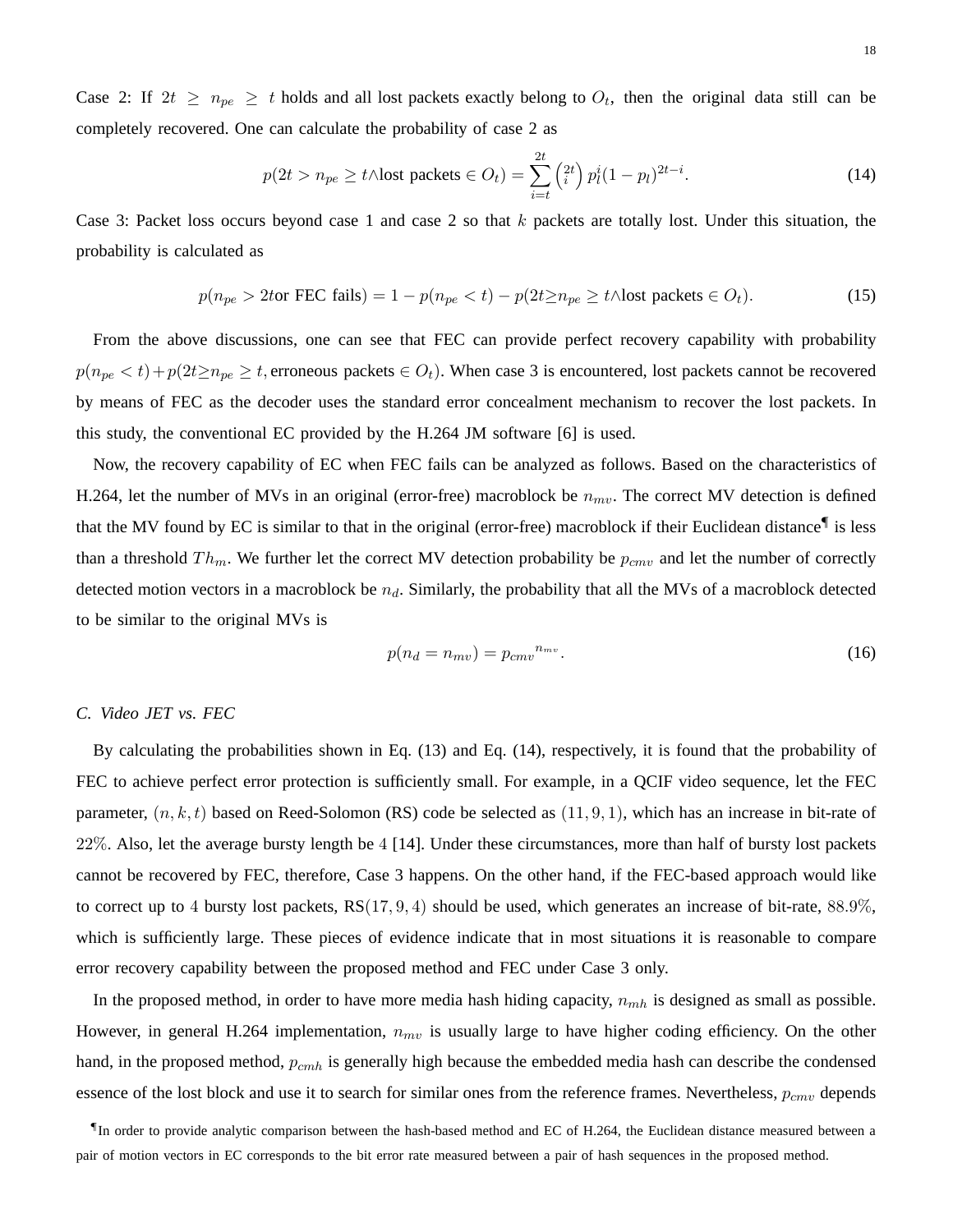on motion vector consistency between the lost block and its neighboring lossless blocks. Once MV consistency does not exist,  $p_{cmv}$  would be very small. To summarize the above discussions,  $n_{mh} < n_{mv}$  and  $p_{cmh} > p_{cmv}$ mostly hold in practice. As a result, by comparing Eq. (12) and Eq. (16) one gets

$$
p_{cmh}^{n_{mh}} > p_{cmv}^{n_{mv}},\tag{17}
$$

which implies that the proposed method outperforms FEC in that visually similar blocks are easier to be found for the purpose of error recovery. Experimental comparison between the proposed method and FEC will be provided in Sec. VI to further verify this analytic result.

## VI. EXPERIMENTAL RESULTS

## *A. Experimental Setup*

Several experiments were conducted to validate the capability of the proposed error-resilient video JET method. The H.264 codec [6] was adopted for video compression and 3-DES was adopted for video encryption due to its provable security. A number of standard video sequences of frame size  $176 \times 144$  in the QCIF format were used for experiments. Among them [19], the *Table-tennis* sequence, belonging to video Class C, contains high spatial detail and medium amount of movement or vice versa, whereas the *Foreman* sequence, belonging video Class B, contains medium spatial detail and low amount of movement or vice versa (It is also known that still video sequences, e.g., Akiyo, belong to Class A). The GOP structure of length 15 is defined to be "IPP...P," which contains 1 I frame and 14 P frames.

The error-prone network was simulated by means of a two-state Markov chain model [36] with bursty packet loss [14], which contains two states, "Reception State" and "Loss State." Each packet was assigned with one of the two states. Let  $P_{LL}$ ,  $P_{LR}$ ,  $P_{RL}$  and  $P_{RR}$  denote the transition probabilities, where R denotes "Reception State" and  $L$  denotes "Loss State." For example,  $P_{LR}$  is the transition probability from the "Loss State" to the "Reception State." The average bursty length,  $L_b$ , and packet loss rate,  $P_l$ , are, respectively, defined as:

$$
P_l = \frac{P_{RL}}{P_{LR} + P_{RL}};
$$
  

$$
L_b = \frac{1}{P_{LR}}.
$$

The bursty packet loss [14] with parameters determined as  $L_b = 4$  and  $P_l = 0.05$  were adopted.

In this paper, we focus on recovery of lost motion vectors and assume that no errors occur in I frames. As a result, I-frame can be set to start from the "Reception state." In this implementation, the mode of data-partition in H.264 was turned on, which contains motion vectors (DP A), intra-blocks (DP B), and residual data (DP C). Among them, the residual data in DP C was adopted as the hiding carrier for media hash hiding. The error resilience of the proposed method was also compared with the fundamental mechanism, i.e., error concealment associated with the advanced coding standard, H.264 (case 3 of FEC). Since not only the MV inconsistent blocks but also error-propagated blocks will be encountered, in this method the blocks that are perceptually similar to the lost block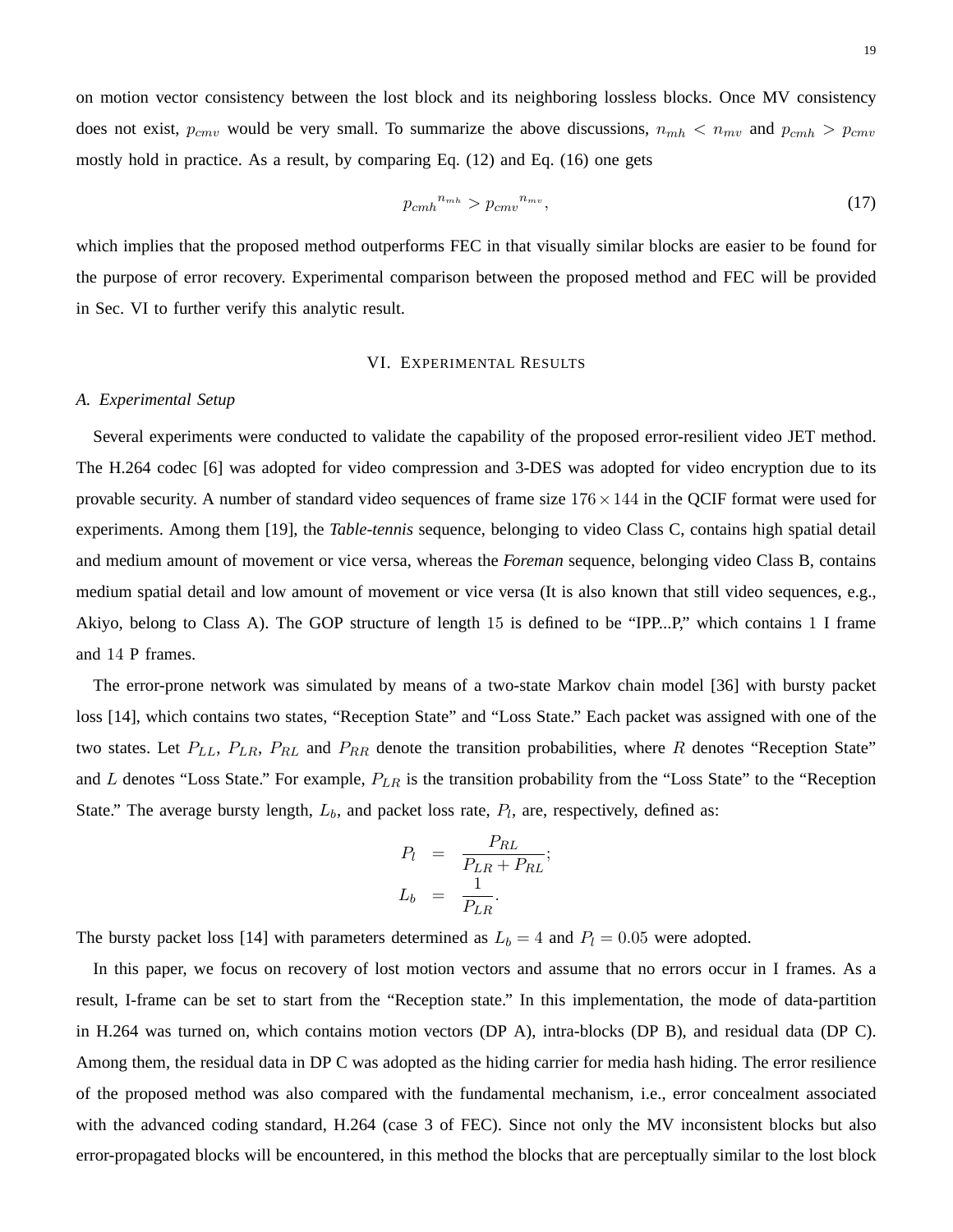are the targets to be found to guarantee packet loss recovery. Therefore, a higher threhold  $Th_b < 0.5$  used in the first-stage hash matching is set in order to not leave out possible candidates. With the assistance of the two-stage hash matching process, dissimilar blocks can be eliminated.

#### *B. Error Resilience of The Proposed Method*

In the first experiment, the quality loss due to block hash embedding was studied. Fig. 11 shows the comparison of PSNR values between a decoded (without data embedding) video, a decoded+embedded video. The video bit-rate was 960 Kbps. It is not surprising to note that the objective quality, measured in terms of PSNR, is degraded due to hash embedding. However, this cost is paid for in protection of videos transmitted over error-prone networks.

For subjective quality evaluation of selective encryption, a typical pair of unencrypted and encrypted frames is shown in Fig. 7(a). As one can see from the right part of *Foreman* in Fig. 7(a) much of the visual information (e.g., eyes, mouth, nose, and fingers) cannot be seen in the encrypted frame. This is because significant motions are contained in the *Foreman* sequence and the sign bits of motion vectors were selected for encryption. Although little background information can also be revealed, by considering the significant degraded quality this encrypted video loses its commercial value.



(a) *Table-tennis* sequence (b) *Foreman* sequence

Fig. 11. PSNR comparisons before (H.264) and after (our method) data hiding: (a) *Table-tennis* sequence. (b) *Foreman* sequence. The bit rate is set to be 960 Kbps at encoder.

On the other hand, Figs. 12 and 13 show the visual quality comparison between a pair of cover and stego frames to illustrate the visual distortion introduced by hash embedding. As one can see from these examples, the embedding effect is hard to be perceived subjectively. After performing the proposed method, the increased bit rates are within the range of 20%  $\sim$  30% in P-frames. In this case, 3  $\sim$  4 dB quality degradation can be measured objectively. The reason is that all non-zero coefficients in DP C are embedded with the hash bits and that macroblock partitions are also modified to yield more hiding carriers. However, the cost of increasing bit rate can be compensated for by using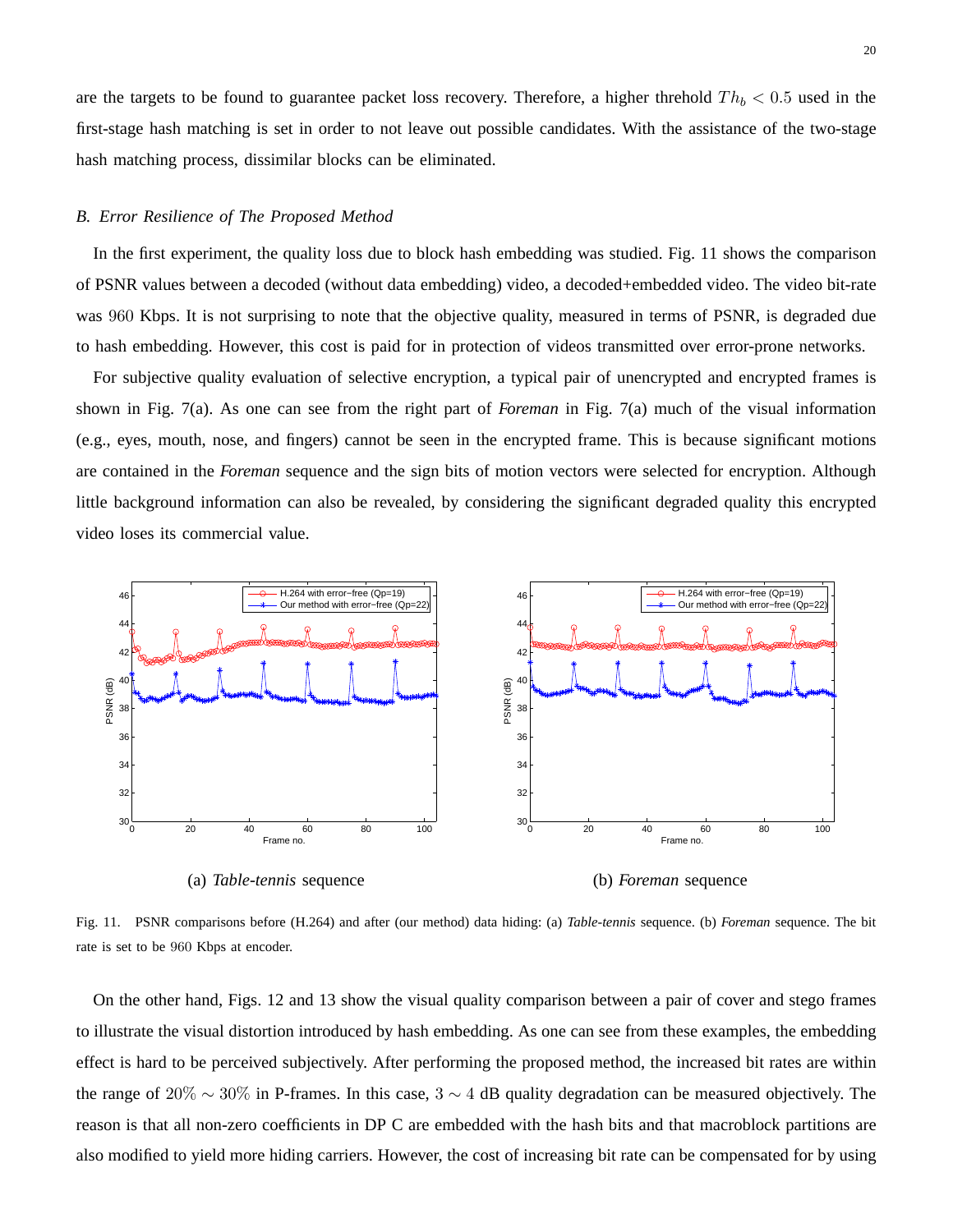the embedding information for the purpose of error resilient video joint encryption and transmission considered here.

In the second experiment, the capability of resilience to packet loss between the hash-assisted macroblock searching method and the error concealment method was investigated. The final recovery results, obtained by averaging from 30 runs with different embedding keys for packet loss simulations, are shown in Figs. 14 for two different video sequences. In the beginning, packet loss has not occurred and the proposed method exhibits lower PSNRs than EC due to data hiding. Once packet losses happen, the proposed method gradually outperforms error concealment. For *Table-Tennis* video, the improved PSNR values, which range from 1 to 4 dB, are rather significant, as shown in Fig. 14(a). In Fig. 15, we show two pairs of video frames recovered based on the proposed method and error concealment of H.264 for visual verification. One can see that the visual quality of Figs. 15 (a) and (c) obtained by the proposed method are significantly better than that of Figs. 15 (b) and (d) obtained by H.264. The reason is that hash length is large enough (corresponding to the fact the hiding carrier is large enough in the Table-tennis video) to find a candidate block most similar to the lost block.

For the *Foreman* video, the proposed method obtains most of its improvement at the end of GOPs due to efficient suppression of error propagation, as shown in Fig. 14(b). Fig. 16 further shows the visual quality comparison between the proposed method and EC of H.264. By comparing Figs. 16(a) and (b), the visual quality of Fig. 16(a) is degraded more than Fig. 16(b) because (i) the blocks' motions are similar to their neighbors' motions (see later explanation in Fig. 18, *Foreman*, GOP 4: the average MVs matching probability is 0.86 for  $Th_m = 20$ ) such that the error concealment mechanism in H.264 can recover the lost macroblocks well (e.g., frames 45-59); (ii) the non-zero coeffieicnts in DP C are not enough (corresponding to the fact the hiding carrier is not large enough for the Foreman video) to hide the hash bits at the encoder. On the other hand, the proposed method outperforms H.264's error concealment when the neighboring blocks' correlations are small (see later explanation in Fig. 18, GOP 5: the average MVs matching probability is 0.46 for  $Th_m = 5$ ), as shown in Figs. 16(c) and (d).

From these experimental results, it is obvious that the recovery of macroblocks using the proposed method usually shows smooth and natural visual information, while discontinuous effects can be observed using traditional error concealment. In addition, some hints are obtained that are helpful to further improve error resilience. That is, one can approximately incorporate data hiding-based macroblock hash matching and error concealment for purpose of error resilience. According to our observations, block hash assisted motion estimation is rather helpful for macroblocks with inconsistent motions in the neighboring blocks, while error concealment is very useful to recover lost packets with motions consistent with their neighboring blocks without wasting bit rates for embedding.

## *C. Verification of Analytic Results*

In this section, we will provide experimental evidence to further verify analytic comparison between the proposed method and the benchmark, FEC. For the experiments described above, when FEC is applied for error recovery, the average number of motion vectors in a macroblock for each GOP is shown in Fig. 17 and the average probability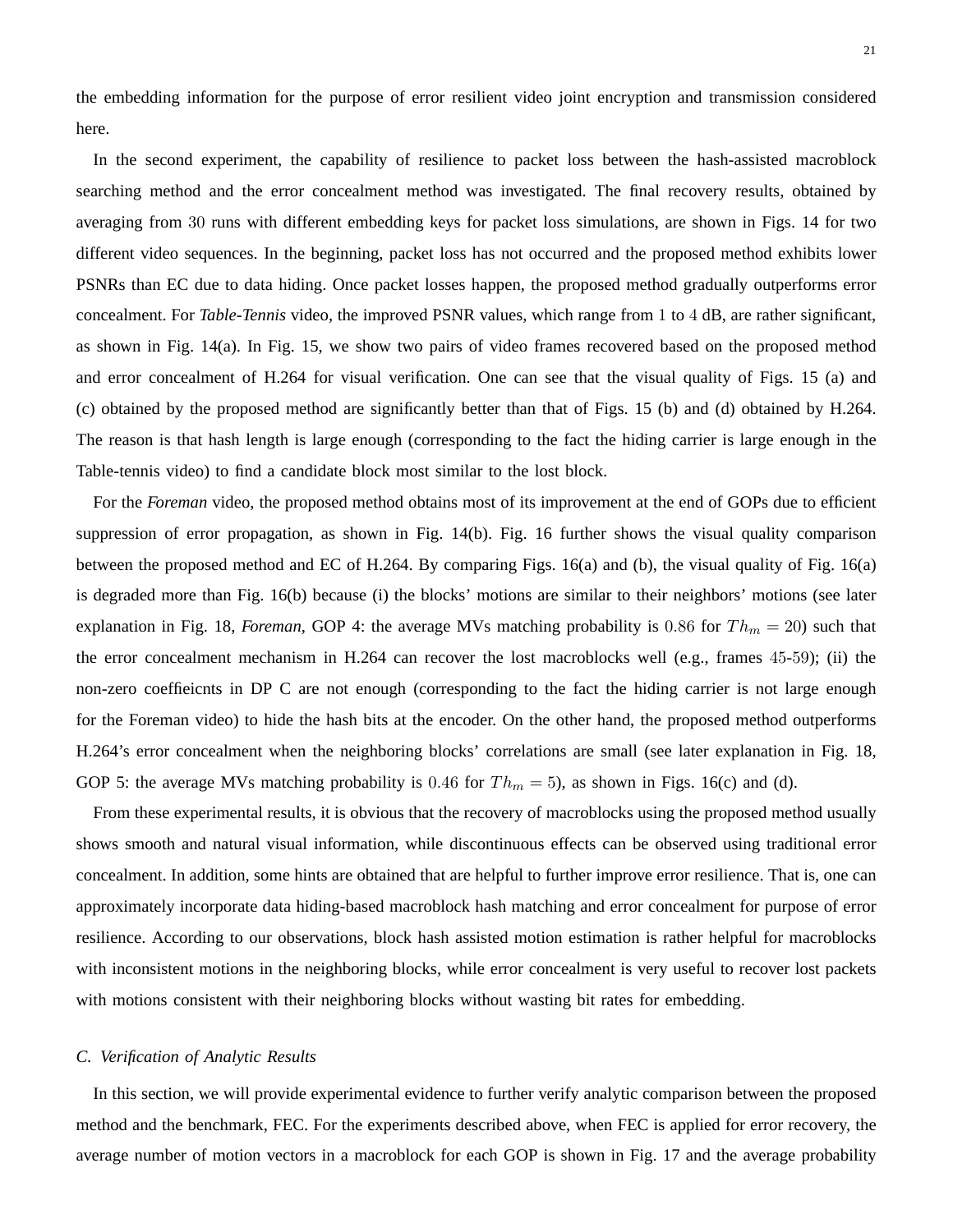of motion vector matching is shown in Fig. 18. For the proposed method, the average number,  $n_{mh}$ , of partitioned blocks in a macroblock for each GOP is shown in Fig. 19 and the hash matching probability is shown in Fig. 20. From the numerical results above, we can derive  $p_{cmb} \approx 1$  and  $n_{mh} = 1.03$  for the proposed method. On the other hand, if the threshold used for measuring motion similarity in terms of Euclidean distance is set to a higher value,  $Th_m = 20$  (see Fig. 18), then  $p_{cmv} = 0.72$  and  $n_{mv} = 3.20$  can be derived for EC of H.264. Therefore, the relationship of between  $p_{cmh}^{n_{mh}}$  and  $p_{cmv}^{n_{mv}}$  is derived to be  $p_{cmh}^{n_{mh}} = 1 > p_{cmv}^{n_{mv}} = 0.35$ , which implies that this study's analytic result is identical to the experimental result.

## VII. CONCLUSIONS

This paper proposes a solution to robust video joint encryption and transmission with errors tolerated up to the level of bursty packet loss. We investigated a macroblock hash embedding scheme at the encoder and exploited the extracted hashes for macroblock matching at the decoder to achieve estimation and compensation of motion vectors. Since the embedded macroblock hashes are available at the decoder, the research shows that such information is helpful for resisting errors in a non-blind manner. It is also worth noting that, since video block hash preserves the condensed content to facilitate the search of similar blocks, motion estimation is implicitly performed through robust media hash matching – that is the unique characteristic of this method. In particular, the advantage of the proposed method is that even if the number of lost packets in a frame is larger than one (as opposed to the recovery limitation of [29]), this method can still provide effective error recovery. In addition, the proposed method can be used for error-resilient video encryption and transmission simultaneously. These constitute the major contributions of this study.

**Acknowledgment**: This research was supported by the National Science Council under NSC grants 94-2213-E-001-027 and 94-2422-H-001-007.

#### **REFERENCES**

- [1] A. Aaron, S. Rane, and B. Girod, "Wyner-Ziv Video Coding with Hash-based Motion Compensation at the Receiver," *Proc. IEEE Int. Conf. on Image Processing*, Vol. 5, pp. 3097-3100, 2004.
- [2] E. Ayanoglu, R. Pancha, A. R. Reibman, and S. Talwar, "Forward Error Control for MPEG-2 Video Transport in a Wireless ATM LAN," *ACM/Baltzer Mobile Networks and Applications*, Vol. 1, No. 3, pp. 245-258, 1996.
- [3] M. Chen, Y. He, and R. L. Landgelijk, "A Fragile Watermark Error Detection Scheme for Wireless Video Communications," *IEEE Trans. on Multimedia*, Vol. 7, No. 2, pp. 201-211, 2005.
- [4] J. Fridrich, "Visual Hash for Oblivious Watermarking," *Proc. SPIE: Security and Watermarking of Multimedia Contents II*, Vol. 3971, pp. 286-294, 2000.
- [5] "Draft ITU-T recommendation and final draft international standard of joint video specification (ITU-T Rec. H.264/ISO/IEC 14 496-10 AVC," in Joint Video Team (JVT) of ISO/IEC MPEG and ITU-T VCEG, JVTG050, 2003.
- [6] *http://iphome.hhi.de/suehring/tml/download/old jm/jm96.zip*.
- [7] *IEEE Int. Conf. on Multimedia and Expo*: special session on Media Identification, June 2004.
- [8] L. W. Kang and C. S. Lu, "Low-Complexity Wyner-Ziv Video Coding Based on Robust Media Hashing," *Proc. IEEE Int. Workshop on Multimedia Signal Processing*, Canada, 2006.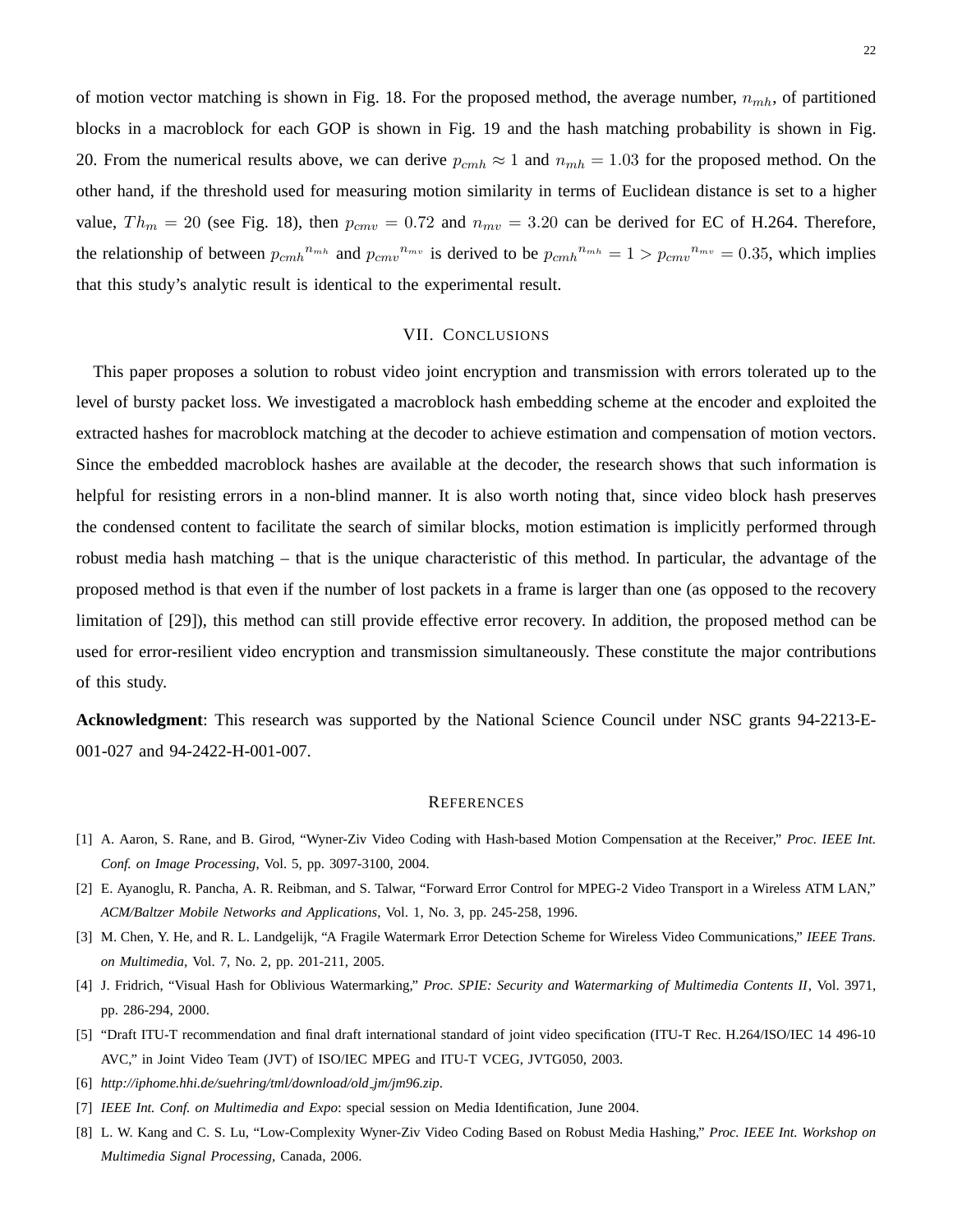- [9] L. W. Kang and C. S. Lu, "Wyner-Ziv Video Coding with Coding Mode Hiding-based Motion Compensation," *Proc. IEEE Int. Conf. on Image Processing*, USA, 2006.
- [10] M. Lee, S. Nepal, and U. Srinivasan, "Role of Edge Detection in Video Semantics," *Proc. ACS Conferences in Research and Practice in Information Technology*, Vol. 22, pp. 59-68, 2003.
- [11] B. Li, E. Chang, and C. T. Wu, "DPF A Perceptual Distance Function for Image Retrieval," *Proc. IEEE Int. Conf. on Image Processing*, Vol. 2, pp. II-597-II-600, 2002.
- [12] C. Y. Lin and S. F. Chang, "A Robust Image Authentication Method Distinguishing JPEG Compression from Malicious Manipulation," *IEEE Trans. on Circuits and Systems for Video Tech.*, Vol. 11, No. 2, pp. 153-168, 2001.
- [13] C. Y. Lin, D. Sow, and S. F. Chang, "Using Self-Authentication-and-Recovery Images for Error Concealment in Wireless Environments," *SPIE ITCom/OptiComm*, Vol. 4518, p. 267-274, 2001.
- [14] Y. J. Liang, J. G. Apostolopoulos, and B. Girod, "Analysis of Packet Loss for Compressed Video: Does Burst-length Matter?" *Proc. IEEE Int. Conf. on Acoustics, Speech, and Signal Processing* , 2003.
- [15] C. S. Lu, "Wireless Multimedia Error Resilience via A Data Hiding Technique," *Proc. 5th IEEE Int. Workshop on Multimedia Signal Processing*, pp. 316-319 , 2002.
- [16] C. S. Lu and H. Y. Mark Liao, "Structural Digital Signature for Image Authentication: An Incidental Distortion Resistant Scheme," *IEEE Trans. on Multimedia*, Vol. 5, No. 2, pp. 161-173, 2003.
- [17] C. S. Lu and C. Y. Hsu, "Geometric Distortion-Resilient Image Hashing Scheme and Its Applications on Copy Detection and Authentication," *ACM Multimedia Systems Journal*, special issue on Multimedia and Security, Vol. 11, No. 2, pp. 159-173, 2005.
- [18] *IEEE Int. Workshop on Multimedia Signal Processing*, special session on Media Recognition, 2002.
- [19] *http://www.ece.cmu.edu/*∼*ece796/mpeg4.pdf*
- [20] I. Moccagatta, A. Soudagar, J. Liang, and H. Chen, "Error-Resilient Coding in JPEG-2000 and MPEG-4," *IEEE Journal on Selected Area in Communications*, Vol. 18, No. 6, pp. 899-914, 2000.
- [21] A. Ortega and K. Ramchandran, "Rate-distortion methods for image and video compression," *IEEE Signal Processing Magazine*, Vol. 15, pp. 23-50. Nov. 1998.
- [22] W. Pongpadpinit and A. Pearmain, "Recovery of Motion Vectors for Error Concealment Based on an Edge-Detection Approach," *IEE Proc.-Vis. Image Signal Process.*, Vol. 153, No. 1, pp. 63-69, Feb. 2006.
- [23] R. Puri, K. Ramchandran, K. W. Lee, and V. Bharghavan, "Forward Error Correction (FEC) Codes Based Multiple Description Coding for Internet Video Streaming and Multicast," *Signal Processing: Image Communication*, Vol. 16, pp. 745-762, May 2001.
- [24] K. C. Roh, K. D. Seoa, and J. K. Kim "Data Partitioning and Coding of DCT Coefficients Based on Requantization for Error-Resilient Transmission of Video," *Signal Processing: Image Communication*, Vol. 17, pp. 573-585, 2002.
- [25] A. Sehgal, A. Jagmohan, and N. Ahuja, "Wyner-Ziv Coding of Video: An Error-Resilient Compression Framework," *IEEE Trans. on Multimedia*, Vol. 6, No. 2, pp. 249-258, Apr. 2004.
- [26] T. Shanableh and M. Ghanbari, "Loss Concealment Using B-Pictures Motion Information," *IEEE Trans. on Multimedia*, Vol. 5, No. 2, pp. 249-258, 2003.
- [27] C. Shi and B. Bhargava, "A fast MPEG video encryption algorithm," *Proc. ACM Conf. on Multimedia*, pp. 81-88, 1998.
- [28] S. Shirani, F. Kossentini, and R. Ward, "A Concealment method for Video Communications in an Error-Prone Environment", *IEEE Journal on Selected Areas in Communications*, Vol. 18, No. 6, pp. 1122-1128, June 2000.
- [29] J. Song and K. J. R. Liu, "A Data Embedded Video Coding Scheme for Error-Prone Channels," *IEEE Trans. on Multimedia*, Vol. 3, No. 4, pp. 415-423, 2001.
- [30] S. W. Sun, J. R. Chen, C. S. Lu, P. C. Chang, and K. C. Fan, "Motion-Embedded Residual Error for Packet Loss Recovery of Video Transmission and Encryption," *Proc. IS&T/SPIE: Visual Communications and Image Processing* (EI127), Vol. 6077, pp. 452-465, 2006.
- [31] A. Tosun and W. C. Feng, "On Error Preserving Encryption Algorithms for Wireless Video Transmission," *Proc. ACM Conf. on Multimedia*, pp. 302-308, 2001.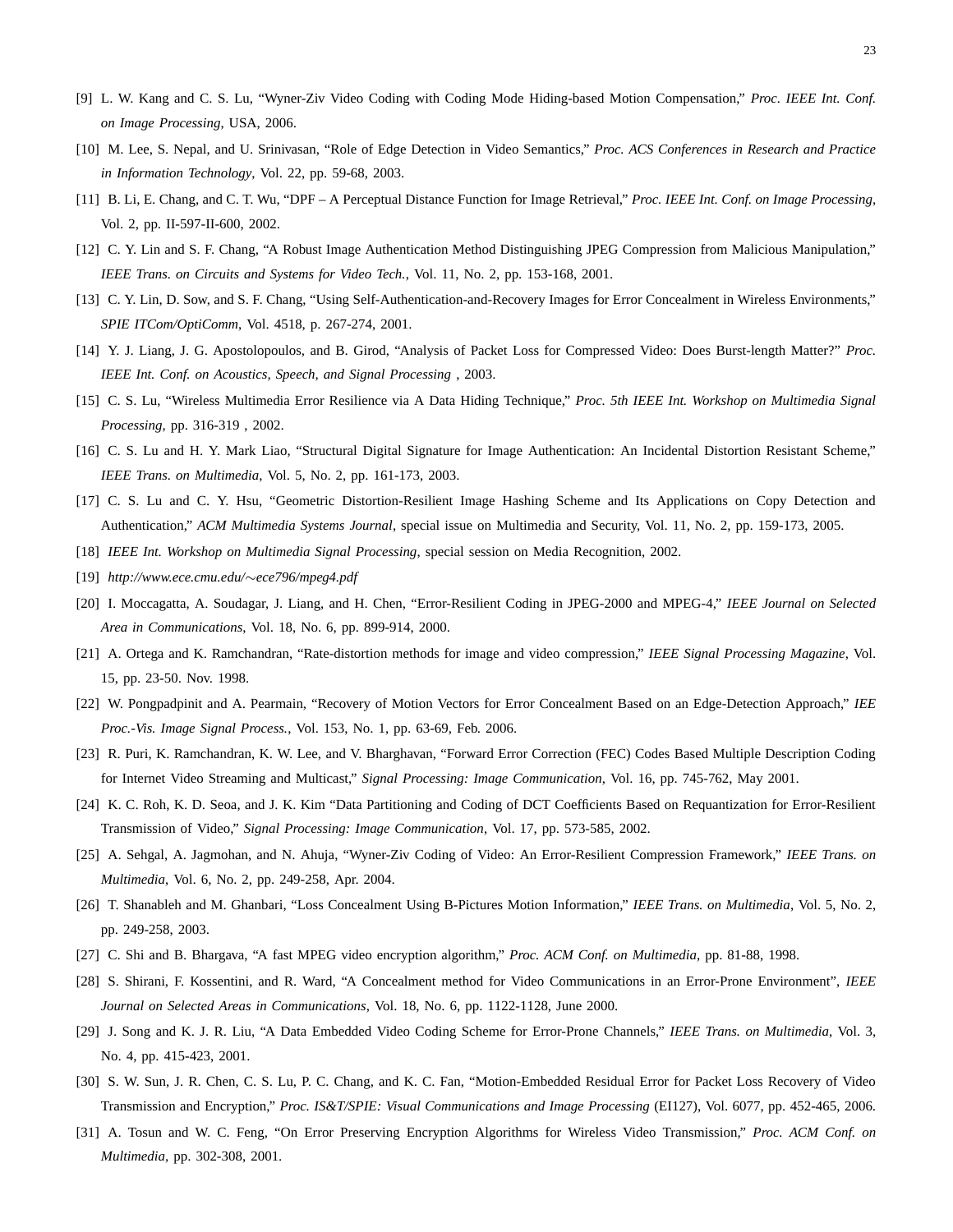- [32] S. Tsekeridou and I. Pitas, "MPEG-2 Error Concealment Based on Block-Matching Principles," *IEEE Trans. on Circuits and System for Video Technology*, Vol. 10, No. 4, pp. 646-658, June 2000.
- [33] Z. Wang, A. C. Bovik, H. R. Sheikh, and E. P. Simoncelli, "Image Quality Assessment: From Error Visibility to Structural Similarity," *IEEE Trans. on Image Processing*, Vol. 13, No. 4, pp. 600-612, 2004.
- [34] J. Wen, M. Severa, W. Zeng, M. H. Luttrell, and W. Jin, "A Format-compliant Configurable Encryption Framework for Access Control of Video," *IEEE Trans. on Circuits and Systems for Video Technology*, Vol. 12, No. 6, pp. 545-557, 2002.
- [35] X. Xu, S. Dexter, and A. M. Eskicioglu, "A Hybrid Scheme of Encryption and Watermarking," *IS&T/SPIE Symposium on Electronic Imaging 2004, Security, Steganography, and Watermarking of Multimedia Contents VI Conference*, Vol. 5306, pp. 725-736. 2004
- [36] P. Yin, M. Wu, and B. Liu, "A Robust Error Resilient Approach for MPEG Video Transmission over Internet," *Proc. SPIE: Visual Communication and Image Processing*, Vol. 4671, pp. 103-111, 2002.
- [37] W. Zeng and S. Lei, "Efficient Frequency Domain Selective Scrambling of Digital Video," *IEEE Trans. on Multimedia*, Vol. 5, No. 1, pp. 118-129, 2003.
- [38] W. Zeng, X. Zhuang, and J. Lan, "Network Friendly Media Security: Rationales, Solutions, and Open Issues," *Proc. IEEE Int. Conf. on Image Processing*, Vol. 1, pp. 565-568, 2004.
- [39] B. B. Zhu, C. Yuan, Y. Wang and S. Li, "Scalable Protection for MPEG-4 Fine Granularity Scalability," *IEEE Trans. on Multimedia*, Vol. 7, No. 2, pp. 222-233, 2005.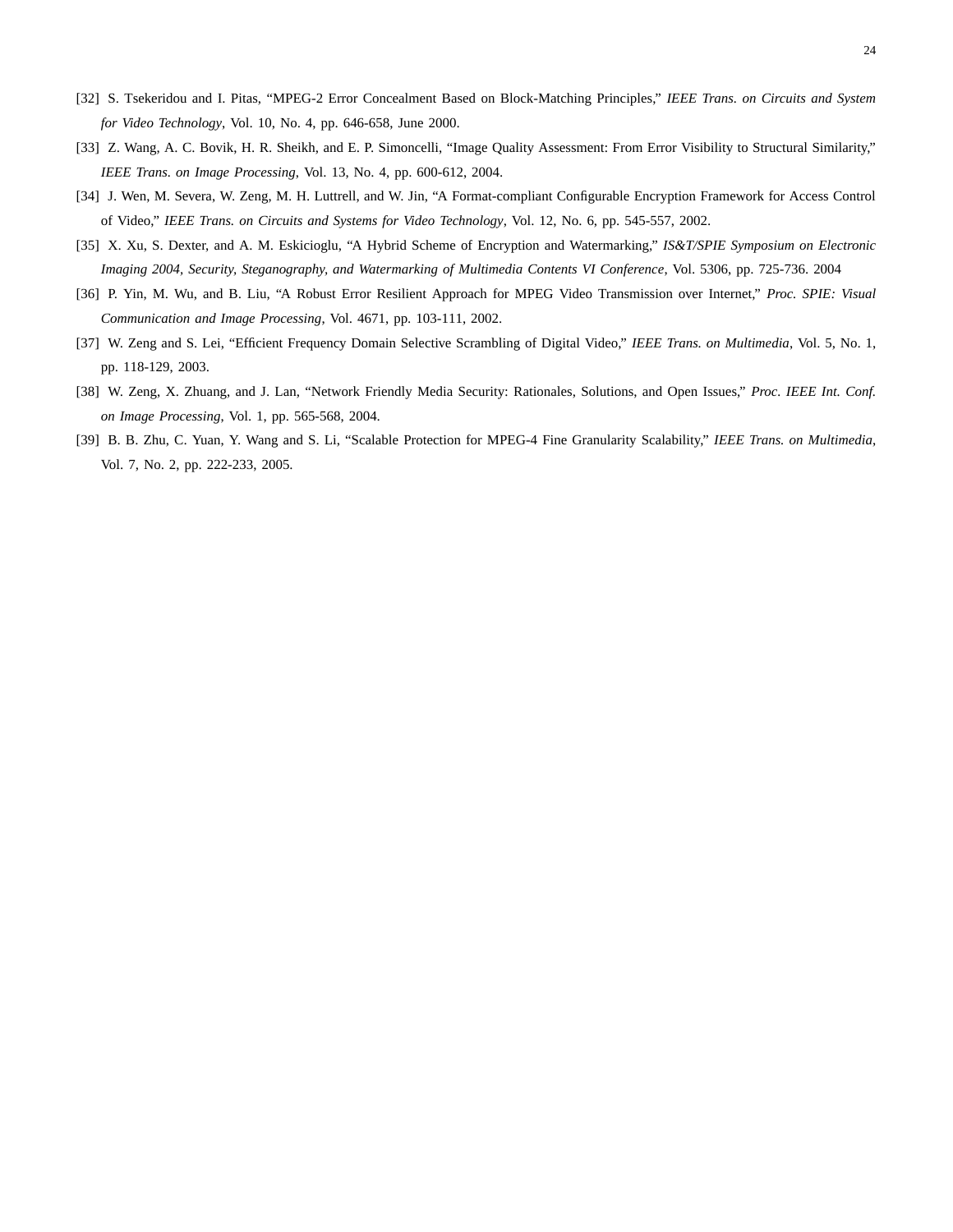

(a) cover video frame 46 (d) stego video frame 46





(b) cover video frame 52 (e) stego video frame 52







(c) cover video frame 59 (f) stego video frame 59

Fig. 12. Visual quality comparison of *Table-Tennis* between (a-c) cover video frame and (d-f) stego video frame.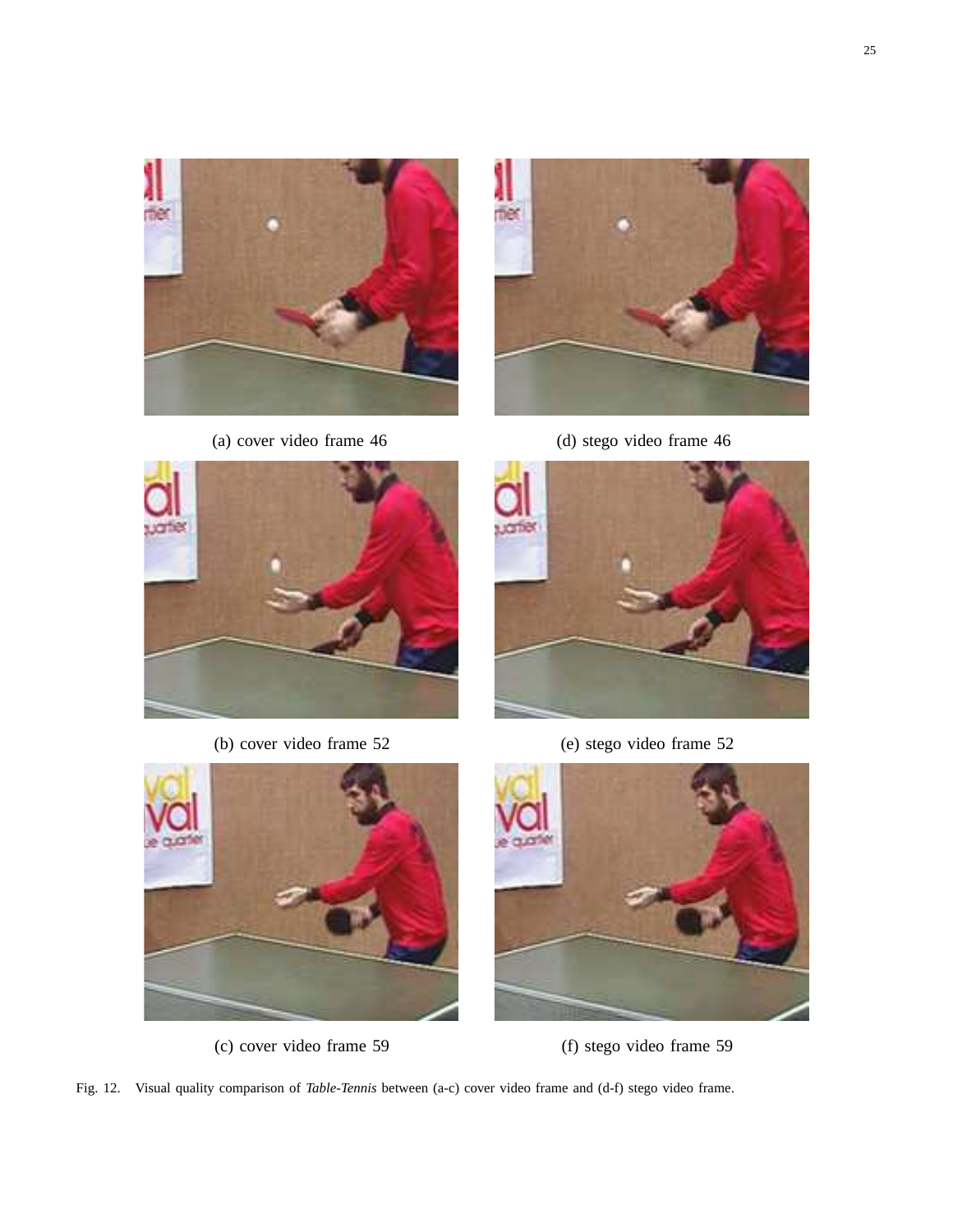26



(a) cover video frame 61 (d) stego video frame 61





(b) cover video frame 67 (e) stego video frame 67







(c) cover video frame 74 (f) stego video frame 74

Fig. 13. Visual quality comparison of *Foreman* between (a-c) cover video frame and (d-f) stego video frame.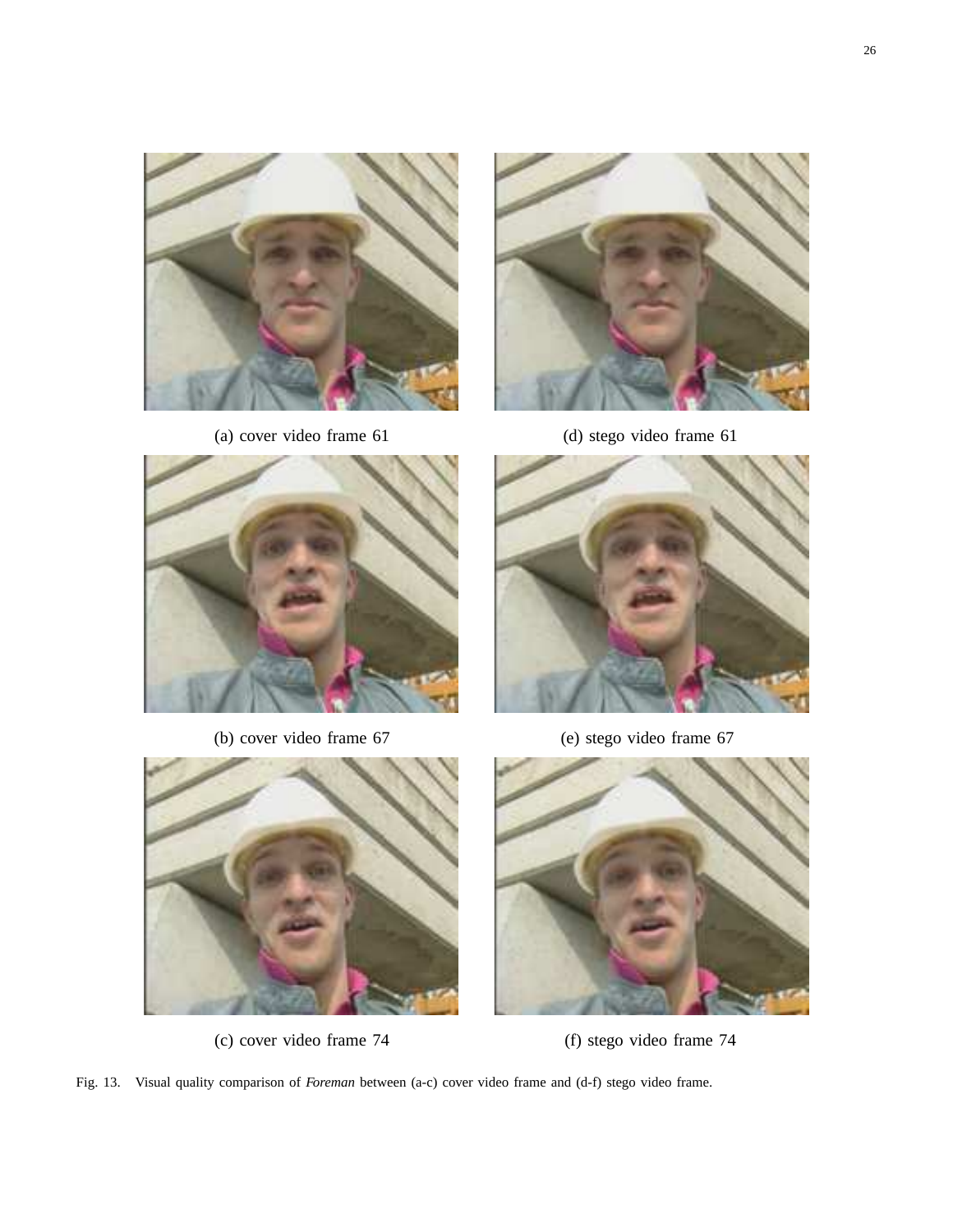

Fig. 14. Comparison of error resilience between the proposed method and H.264 error concealment for (a) Table-tennis video and (b) Foreman video.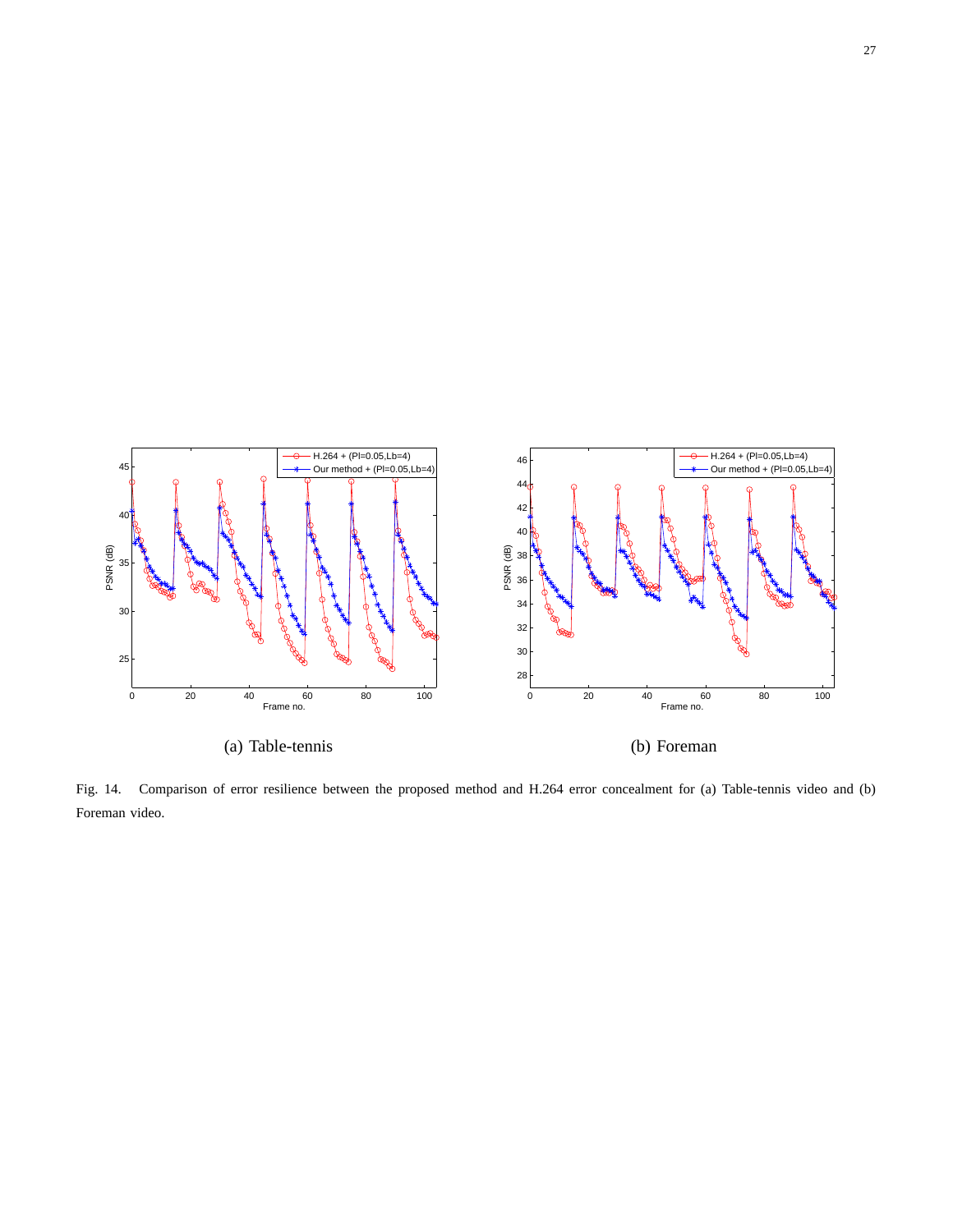

(a) Proposed method (frame 52) (*PSNR=33.63 dB*) (b) H.264 EC (frame 52) (*PSNR=25.10 dB*)



(c) Proposed method (frame 59)(*PSNR=29.05 dB*) (d) H.264 EC (frame 59) (*PSNR=22.94 dB*)



Fig. 15. Visual quality comparison of *Table-Tennis*: (a) the video frame reconstructed using the proposed method (frame 52); and (b) the video frame reconstructed using error concealment (frame 52); (c) the video frame reconstructed using the proposed method (frame 59); and (d) the video frame reconstructed using error concealment (frame 59). One notes from (b) and (d), when compared, respectively, with (a) and (c), that some poorly recovered results are obviously perceived.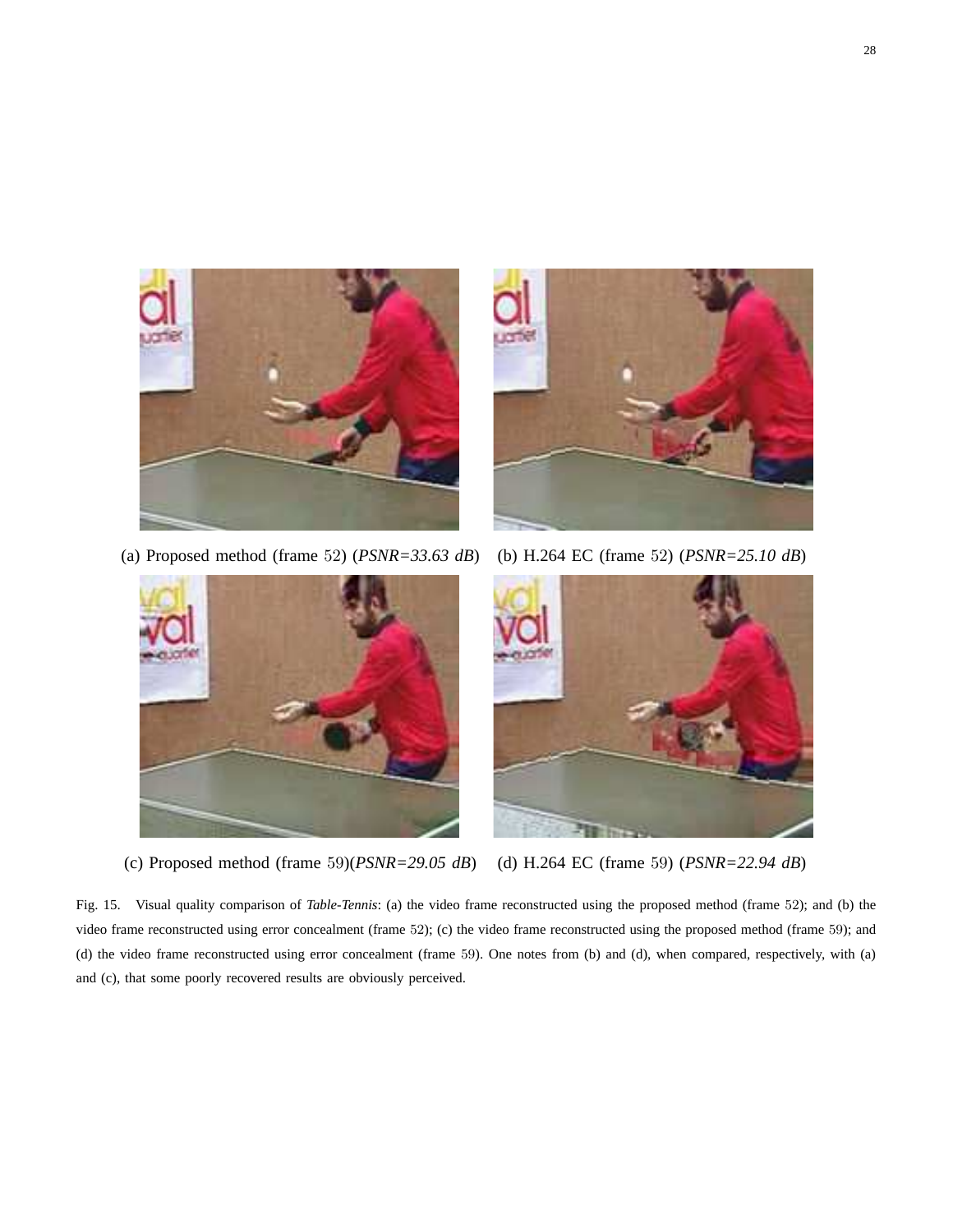



(a) Proposed method (frame 55) (*PSNR=31.59 dB*) (b) H.264 EC (frame 55) (*PSNR=37.05 dB*)





(c) Proposed method (frame 70) (*PSNR=32.74 dB*) (d) H.264 EC (frame 70) (*PSNR=30.45 dB*)

Fig. 16. Visual quality comparison of *Foreman*: (a) the video frame reconstructed using the proposed method (frame 55); and (b) the video frame reconstructed using H.264 error concealment (frame 55); (c) the video frame reconstructed using the proposed method (frame 70); and (d) the video frame reconstructed using H.264 error concealment (frame 70).



Fig. 17. The average number  $(n_{mv})$  of motion vectors in a macroblock for different GOPs.